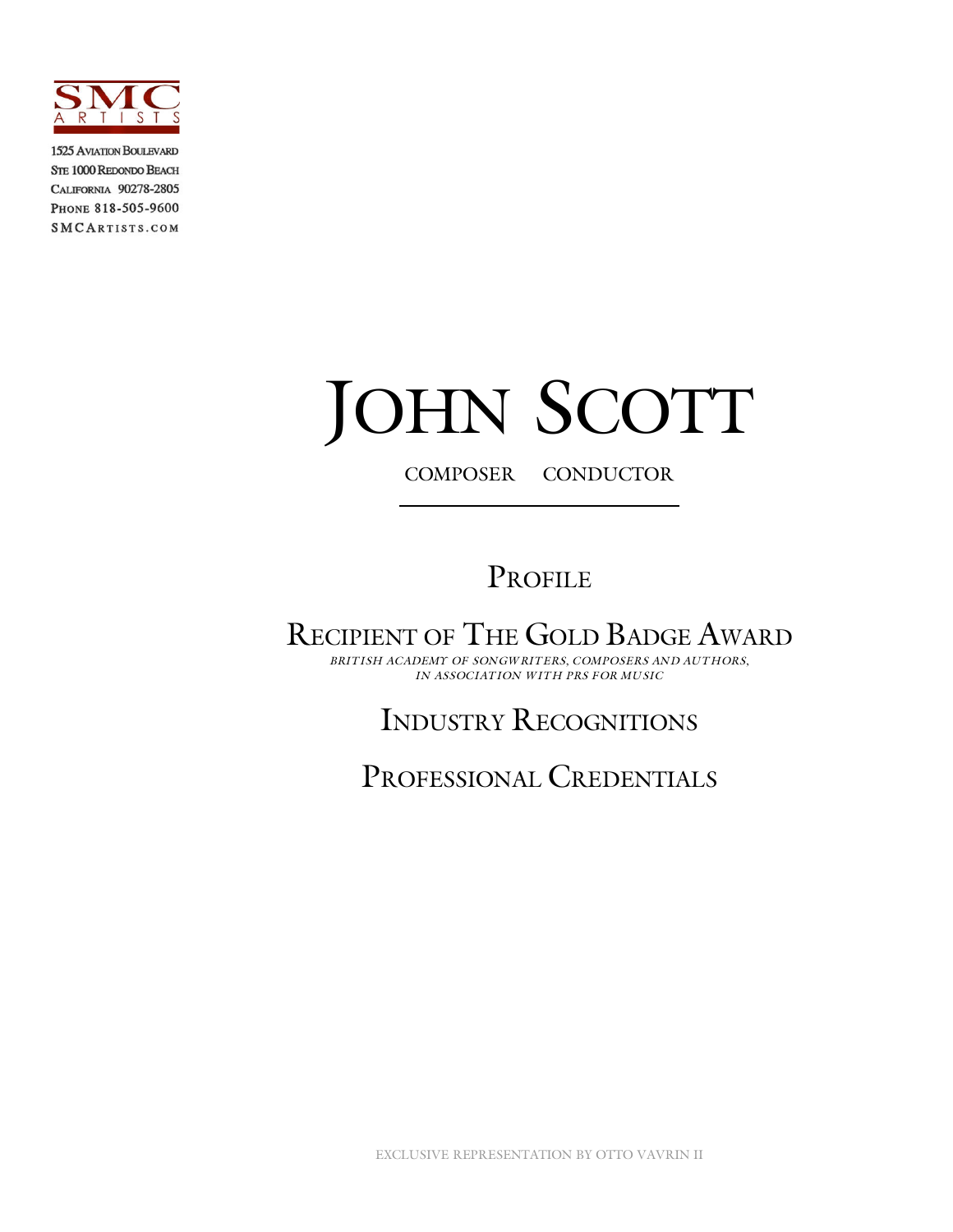

**1525 AVIATION BOULEVARD STE 1000 REDONDO BEACH CALIFORNIA 90278-2805** PHONE 818-505-9600 SMCARTISTS.COM

# JOHN SCOTT



For nearly sixty years, John Scott has established himself as one of the finest composers working in films today, having collaborated with foremost producers and directors worldwide, including Richard Donner, Mark Damon, Hugh Hudson, Norman Jewison, Irvin Kershner, Daniel Petrie, Roger Spottiswoode and Charlton Heston, among others. He has been an essential voice in international scoring that thoroughly belies his occasional over-looked stature in the midst of 'brand name' composers.

Frequently associated with Hollywood's finest composers, including Jerry Goldsmith, Elmer Bernstein and John Williams, John Scott has created a body of work that stands up as some of the finest music ever written for film.

Patrick John Michael O'Hara Scott was born in Bishopston, Bristol, England. John's musical abilities are not without precedence—his father was a musician in the Bristol Police Band. And, like many children, John was given music lessons—first on the violin and later on the clarinet.

When John was 14, he enrolled in the British Army as a Boy Musician with the Woolwich Royal Artillery in order to carry on his musical studies. He continued his study of the clarinet and harp. John went on to study the saxophone, and became proficient enough that when he eventually left the military, he was able to find steady work touring with some of the top British bands of the era. Additional instruments included the vibraphone and flute, which subsequently afforded him international recognition as a Jazz flautist.

Upon his discharge from the army in 1952, John played vibes with the Norman Burns Quintet. In the late-50s, he worked with Vic Ash's Sextet, Kenny Baker, and co-led a group with Art Ellefson, as wells as freelancing in many other groups. He led his own group for a while, and was featured with Woody Herman's Anglo-American Herd in 1959. Composing and arranging for Ted Heath, John became involved in studio, film and Television work.

As time went on, people began to notice that John Scott had a unique ability as an arranger of music. Hired by EMI, he began to arrange and conduct with some of EMIs top artists. John worked with The Beatles and their producer George Martin, and went on to record with noted artists and groups, including Tom Jones, Cilla Black, Matt Monro, Gerry and The Pacemakers,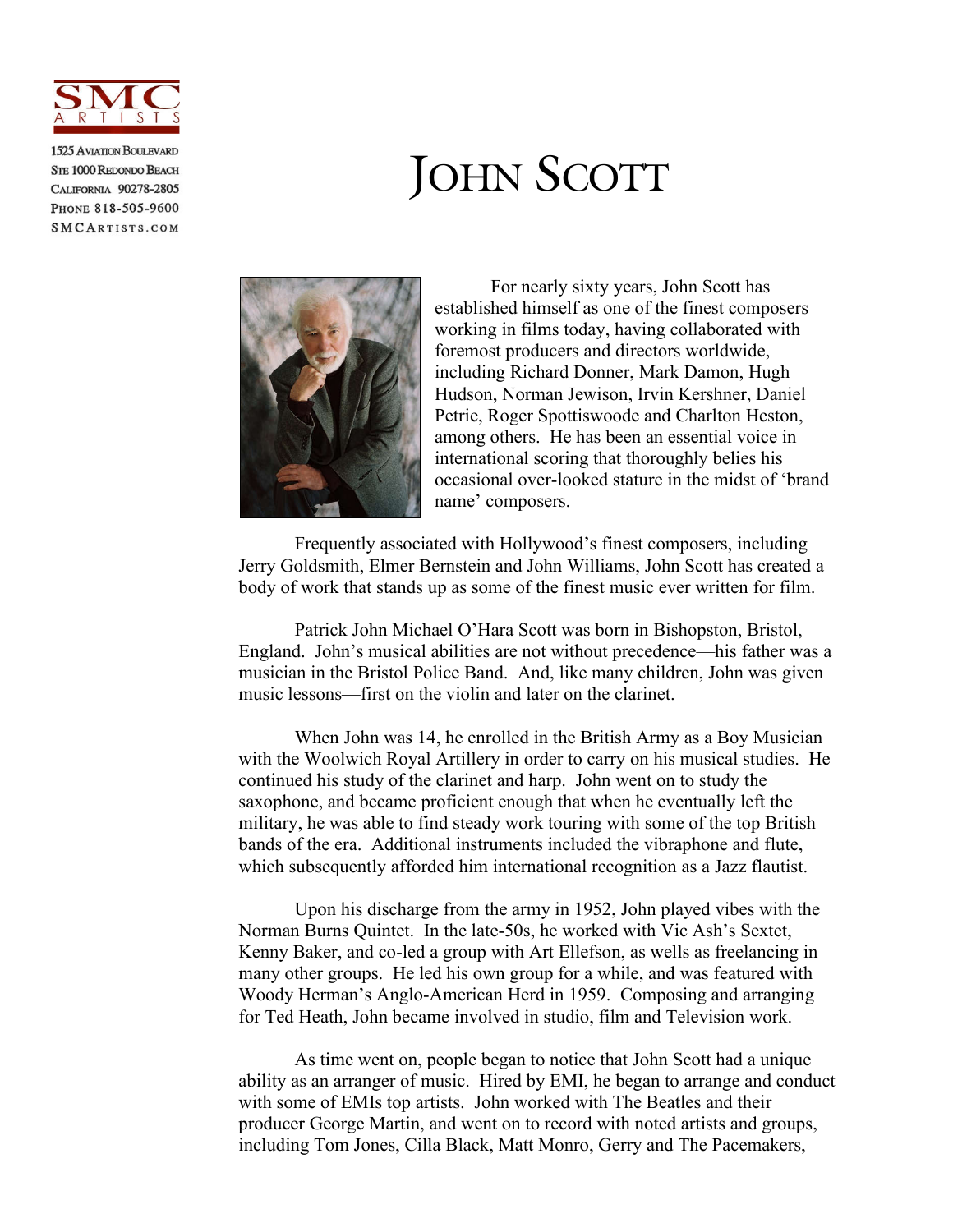



Freddy and The Dreamers, Eric Burdon and The Animals, Nirvana and The Hollies (John contributed as arranger and conductor to their mega-hits "He Ain't Heavy, He's My

Brother" and "Long Cool Woman [In a Black Dress]," among many others). However, John was also a working, playing musician. He played with The

Julian Bream Consort, Yehudi Menuhin, Ravi Shankar, Nelson Riddle, John Dankworth, John Barry, Cleo Laine, Dave Brubeck, Quincy Jones and many others.



In Barry Miles' "The Beatles Diary Volume 1: The Beatles Years," it is noted that John holds the distinction of

being the first musician to have been invited to be featured on their recordings, playing both alto and tenor flute on "You've Got to Hide Your Love Away."

> *"For a six-pound fee (roughly \$17 at the time) and no credit, Johnnie Scott recorded tenor and alto flute parts for the song. The Beatles gave Scott some general direction and let him sketch out the arrangement on his own. Scott did recall that the boys were in a fine mood at the time*. 'Ringo was full of marital joys,' *he said. '*He'd just got back from his honeymoon.'"—*Rolling Stone Magazine, September 19, 2011*

In addition to working with others, in the 60s, John was the leader of a popular jazz quintet and the noted Johnny Scott Trio (playing flute at right with David Snell and Duncan Lamont). Melody Maker, the premier British Pop music paper of the  $20<sup>th</sup>$  Century (1926-2000), issued an annual Jazz poll. In the 60s, John was ranked as the best flute player for six consecutive years, and among the top three for a ten-year period.



It was at this time that John started to play saxophone on film scores. He played principal sax for Henry Mancini—who was a teacher and mentor in John's development as a film composer—on *Pink Panther*, *Charade* and *Arabesque*, and was principal sax on John Barry's *Goldfinger* soundtrack, and played flute on *The Lion in Winter*. This exposure to film music whetted John's appetite for composing music for films.

His first score was for the film *A Study in Terror* (James Hill, dir.). Since that 'big break,' John has gone on to score over eighty motion pictures over the years. His efforts have not gone unnoticed, for he is the recipient of four Emmy Awards and numerous industry recognitions of his work.

There is an industry recognition that John did not receive, for which he was originally nominated—the Academy Award for Best Song in a Motion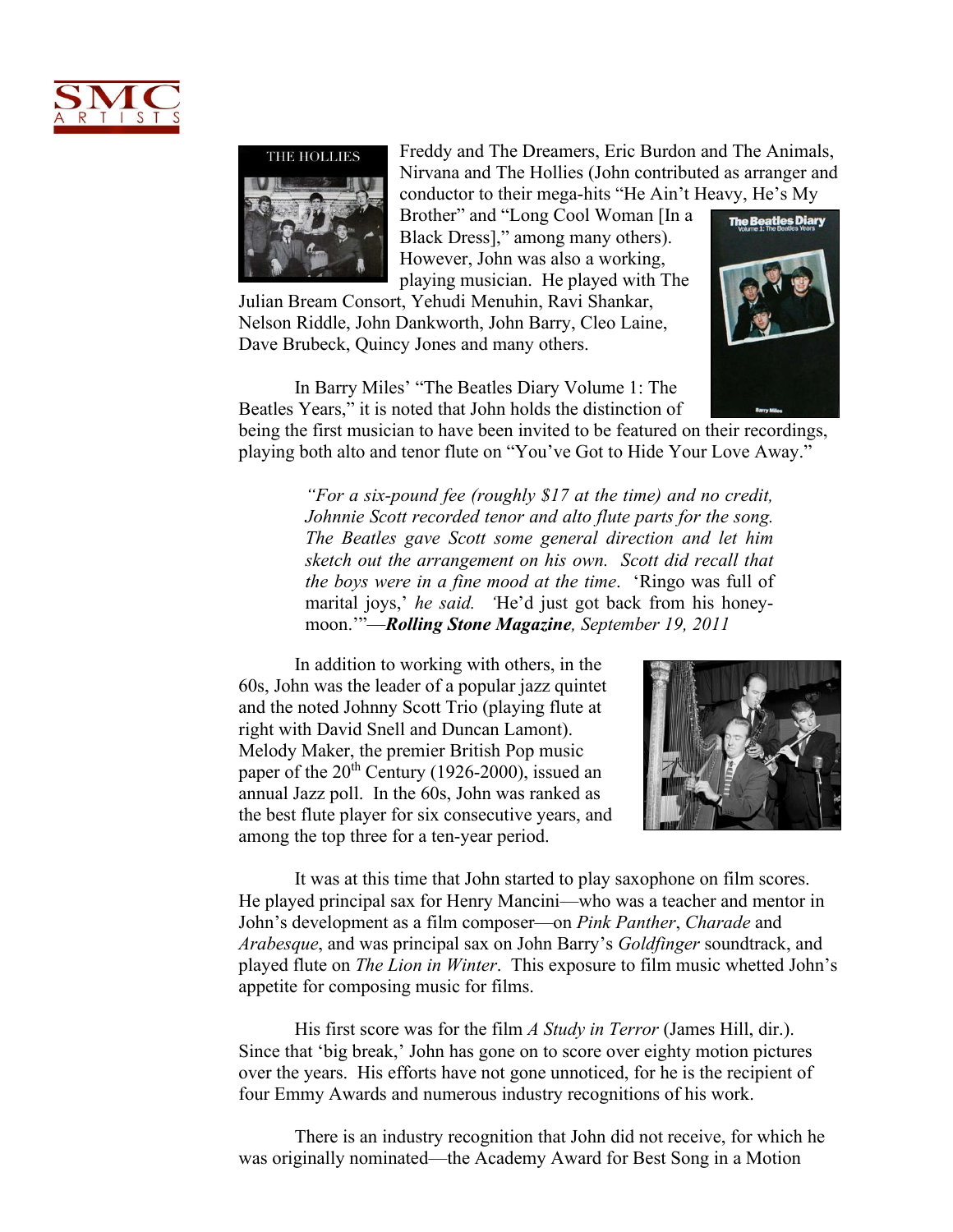



Picture. In 1974, John wrote the music and Arthur Hamilton the lyrics for the song "Remembering" for *England Made Me*. Lana Cantrell performed the song. However, the song became disqualified due to Ms. Cantrell's vocal being recorded over the motion picture title strip at the end of the feature. The Academy subsequently notified East Coast

Records, and requested the instrumental version be nominated in its place. The label declined in support of Ms. Cantrell. As Chairman of the Music Branch's Executive Committee, it was Mr. Hamilton's responsibility to disqualify his own song. The rule was changed the following year, and the use of a song over the end titles became eligible—and common practice.

John has not limited his compositions to the silver screen; he has also composed many concert works including three symphonies, three ballets, an opera, chamber ensembles and string quartets, among numerous others. He has also conducted other film composers' work for release on CD, as well as having conducted most of the London orchestras, including the London Philharmonic Orchestra, the Royal Philharmonic Orchestra and the London Symphony Orchestra. Other European orchestras include the Prague Philharmonic, Munich Symphony Orchestra and the Slovak Radio Symphony Orchestra.

In May 2006, John conducted the inaugural concert of the Hollywood Symphony Orchestra at the magnificent Royce Hall on the campus of the University of California, Los Angeles. As founder, conductor and artistic director, it was a thrill of a lifetime. For the past 10 years, John has been

possessed with an obsession for a deeper investigation into the heritage of film music. It is his goal to place the best of symphonic film music fairly and squarely alongside the



accepted symphonic repertoire in major concert halls. He believes it is time that great composers of symphonic film music are given proper recognition.

As president of the Hollywood Symphony Orchestra Society, John is developing programs to establish activities involving interaction between schools, the orchestra and a variety of multimedia projects, to help students explore and understand the concept and value of music for film. The Society will be holding special competitions in the area of film music composition, and providing mentoring from masters of the art, with grant winners performing



their work on stage, to film, with a full orchestra.

John has also founded his own record company, JOS Records, Beverly Hills, California. JOS is unusual in that it is a label that is run by a composer, and that it releases the composer's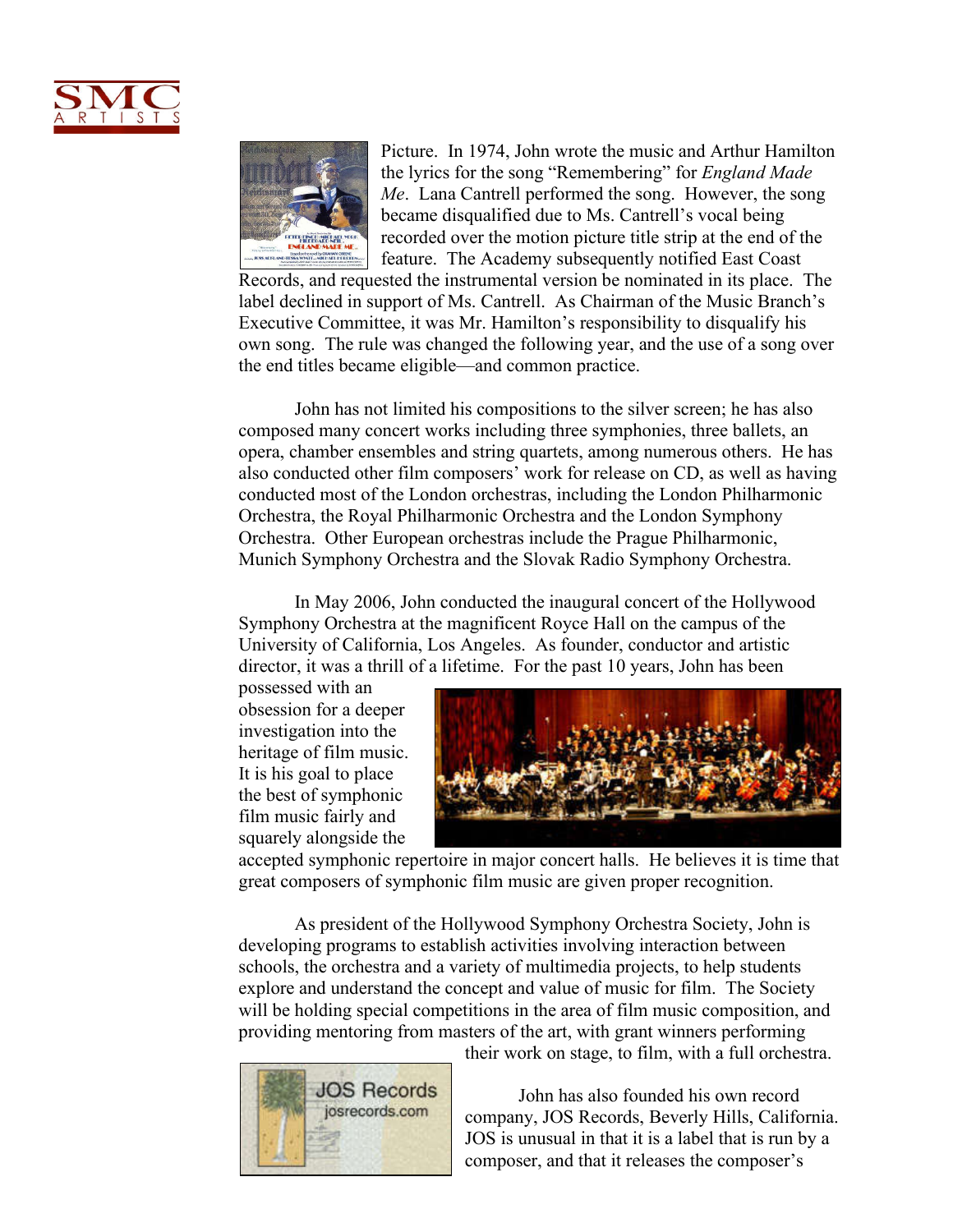

own music. This is not unprecedented in the history of musical recordings (e.g. Elmer Bernstein's Film Music Club, and some Stanyan recordings by Rod McKuen) but not on this type of scale and for this length of time. JOS Records has released some 35 CDs since 1989! Film music fans are thankful that these scores, some of them quite obscure, have been released at all.



On October 16, 2013, the British Academy of Songwriters, Composers and Authors (BASCA), in association with PRS for Music, honored John Scott with the prestigious Gold Badge Award, with a formal presentation at their 40<sup>th</sup> Award Ceremony. The Awards are presented annually to exceptional people from

cross the music industry for their contribution to Britain's music industry.

John is a resident of London, England and Los Angeles, California.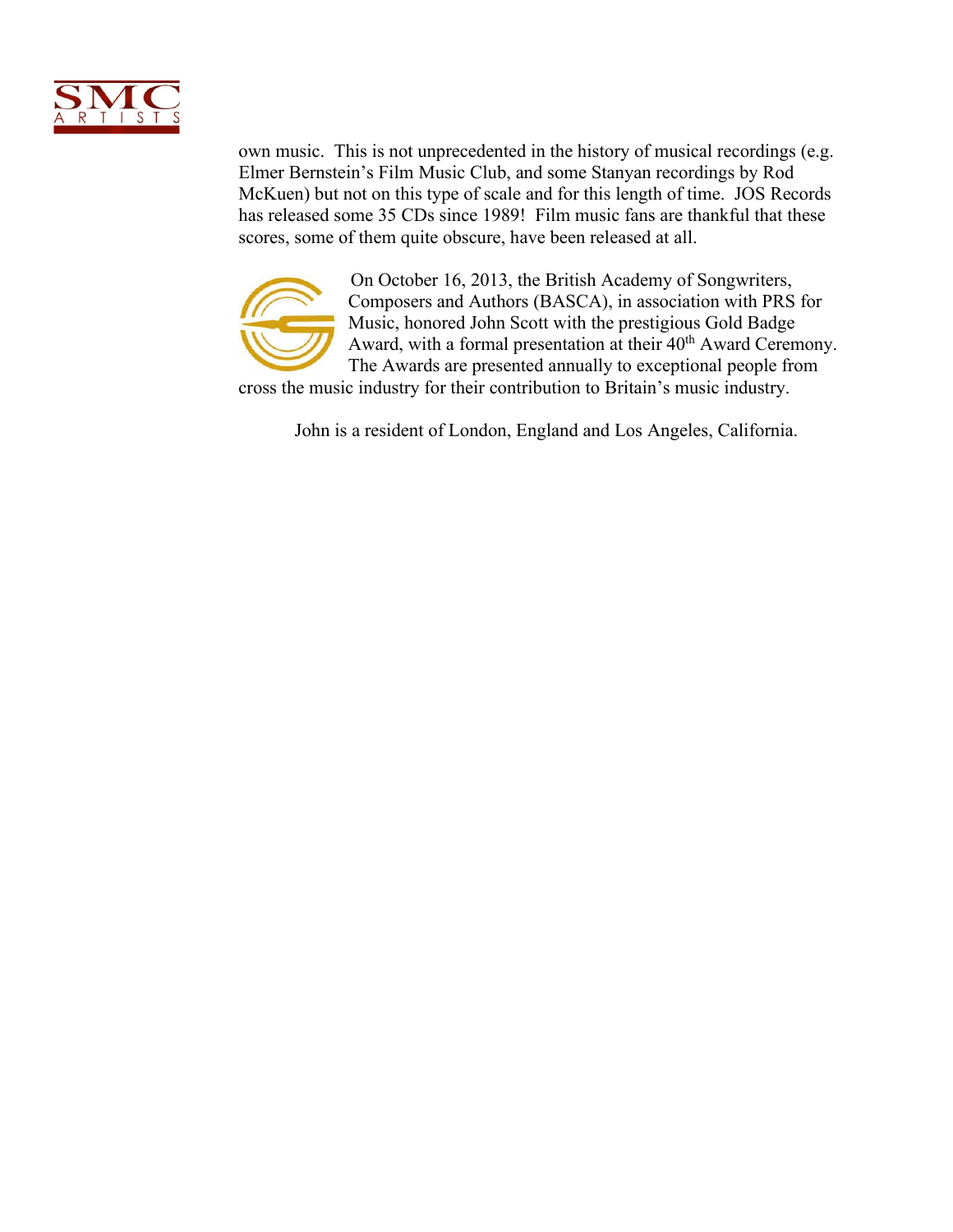

**1525 AVIATION BOULEVARD STE 1000 REDONDO BEACH CALIFORNIA 90278-2805** PHONE 818-505-9600 SMCARTISTS.COM



### **The Annual Gold Badge Awards**

HONOURING A UNIQUE CONTRIBUTION TO MUSIC

## John Scott Honored For His Work

*London, September 16, 2013*—Each year, the British Academy of Songwriters, Composers and Authors

(BASCA), in association with PRS for Music, celebrate the achievements of an outstanding group of men and women who have made a special contribution to Britain' s music industry. The 40th Anniversary Gold Badge Awards will take place at a luncheon on Wednesday 16th October 2013 at The Savoy, London. The ceremony, hosted by Guy Fletcher OBE, is presented by BASCA in association with *PRS for Music*.

**The Awards** - Each year up to twelve recipients from all areas of the music industry are recognised for their work in support of British songwriters and composers. The awards are an opportunity for BASCA members to acknowledge and thank those who have contributed to their career.

Past recipients include performers, session musicians, producers and engineers, orchestrators, arrangers, publishers, managers and broadcasters. Some recipients may also be songwriters or composers in their own right, but all have supported the music writing community through aspects of their work.

**Gold Badge Awards 2013** - The 40th Anniversary Gold Badge Award Recipients are:

Guy Barker Stephen Navin Johnnie Walker

Don Letts Bonnie Tyler James Wyllie Jane Manning Mike Vernon Bill Wyman

Roger Dean **John Scott** Alison Wenham

John Scott is a musician, arranger and film composer. He played flute on The Beatles' "You've Got to Hide Your Love Away," arranged and conducted The Hollies' "He Ain't Heavy, He's My Brother," and performed and conducted Gerry and The Pacemakers' "Ferry Cross the Mersey," among many others. After playing principle saxophone on Henry Mancini's *Pink Panther* score, John began composing for film, and has since scored over 70 films. He is also the recipient of four Emmy Awards for his work in Television.

**How it all started** - As the Ivor Novello Awards were nearing their 20th year the legendary songwriter, Jimmy Kennedy, then Chairman of The Songwriters' Guild of Great Britain, decided a publicly recognised tribute to those who worked in support of songwriters was long overdue and so the Gold Badge Awards were born.

The first ceremony was held as part of the Music Publishers' Association lunch in London's Connaught Rooms on 12th September 1974. The first year included record producer Mickie Most, musical director Vilem Tausky and Vera Lynn.

What brings them together is that each recipient has made an outstanding contribution to Britain's music industry.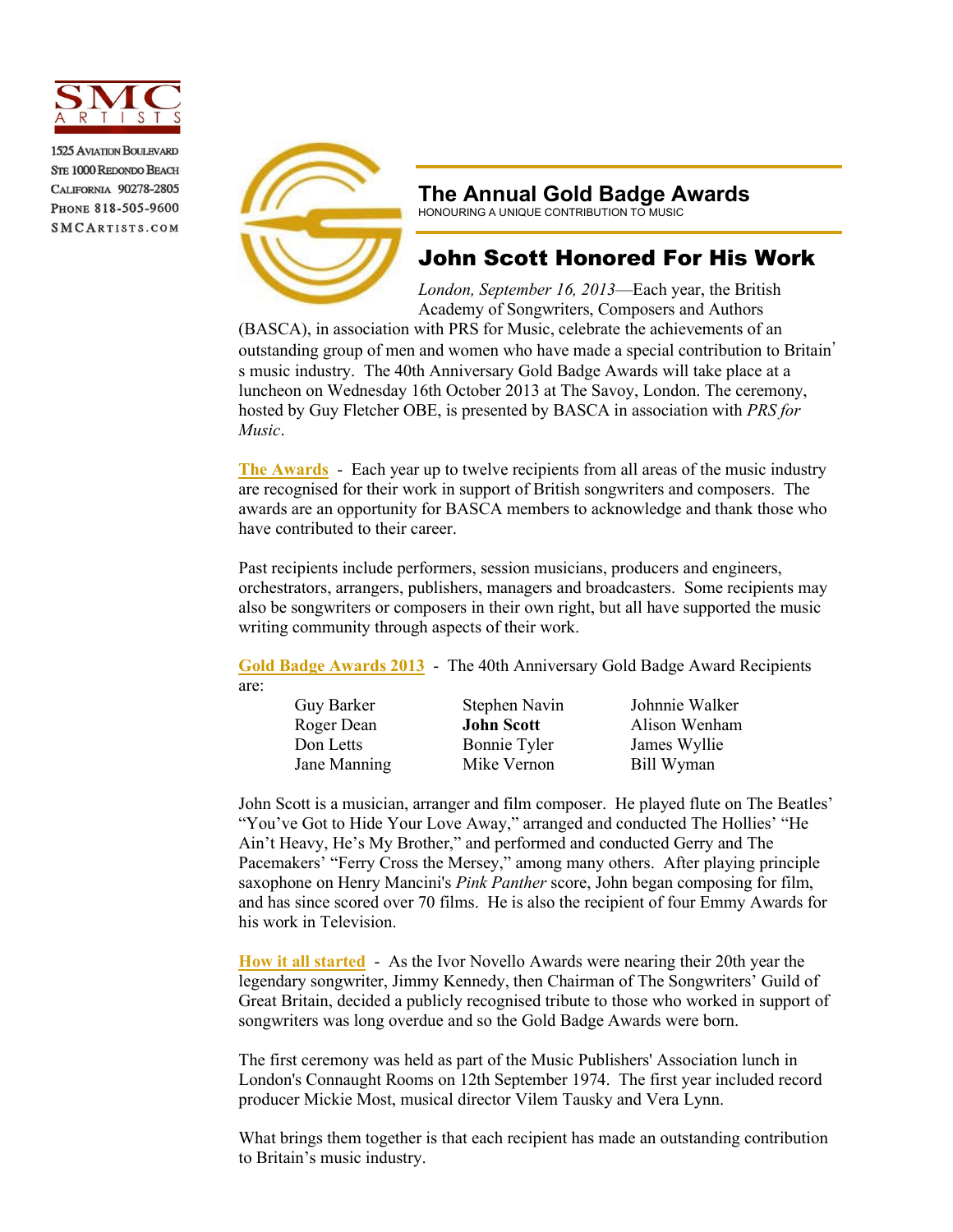

**1525 AVIATION BOULEVARD STE 1000 REDONDO BEACH CALIFORNIA 90278-2805** PHONE 818-505-9600 SMCARTISTS.COM

# JOHN SCOTT

#### COMPOSER CONDUCTOR

London Los Angeles

Citizenship: United Kingdom United States

#### **INDUSTRY RECOGNITION**

**The 40th Anniversary Gold Badge Award Honouring a Unique Contribution to Britain's Music Industry** British Academy of Songwriters, Composers and Authors, in association with PRS for Music

**Academy Award Nominee, Best Song in a Motion Picture** (Disqualified, See Biography) *"Remembering"* from the Motion Picture *England Made Me* (Peter Duffell, dir.) Lyrics by Arthur Hamilton, Performed by Lana Cantrell

> **Silver Medal Award for Outstanding Achievement Global Music Awards** *"The Chamber Music of John Scott...and Other Delicious Morsels"*

**Best Original Film Score Madrid International Film Festival** *Horror Planet* [aka *Inseminoid*], (Norman J. Warren, dir.)

**Ivor Novello Award, British Academy of Composers and Songwriters Best Theme, Radio and Television** *Nationwide, "The Good Word,"* British Broadcasting Corporation

**Emmy Award**

**Outstanding Individual Achievement in News and Documentary Programming - Music** *Cape Horn, Waters of the Wind* (Jacque-Yves Cousteau & Jacques Gagné, dirs.)

**Emmy Award**

**Outstanding Individual Achievement in Theme and Music Direction** *The World About Us: Wild Dogs of Africa* (Jane Goodall & Baron Hugo Van Lawick, dirs.)

> **Emmy Award Outstanding Individual Achievement in Theme and Music Direction** *To the Ends of the Earth* (William Kronick, dir.)

**Emmy Award Outstanding Individual Craft, Original Music** *Little Vic,* ABC *(*Harvey Herman, dir., Danny Wilson, prod.)

### **Triennale di Milano Award**

**British Exposition at the Triennale di Milano XIII (Italy)** *The British at Leisure,* Music & Photographic Installation (shared with photographer Roger Mayne)

**EXCLUSIVE REPRESENTATION BY OTTO VAVRIN II**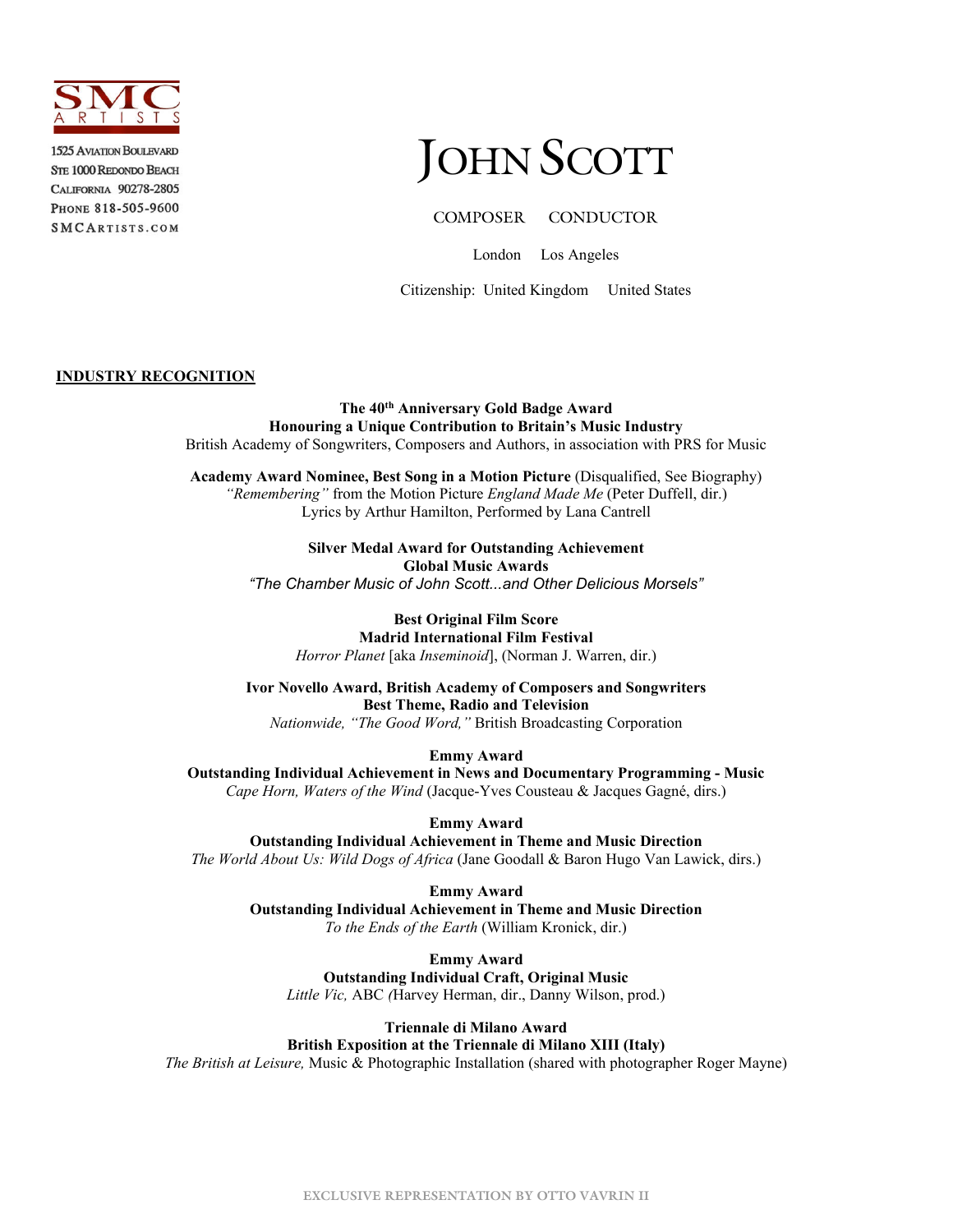#### **MOTION PICTURES**

MARGERY BOOTH: KNICKER SPY (Pre-Production) Peter Davies, dir.<br>Akushi Media / Imperial Film Productions Prometer Pranz von Habsburg, exec. prod. Akushi Media / Imperial Film Productions

SUMMER NIGHT, WINTER MOON (Pre-Production) Xavier Koller, dir. Alex von Saxe Productions Franz von Habsburg, exec. prod.

THE BOOKSHOP (Soundtrack) Isabel Coixet, dir.

DOWNSIZING (Soundtrack) and the metal of the Alexander Payne, dir.<br>
Paramount Pictures and Table 1999 and Mark Johnson. Jim Ta

YOU'LL NEVER WALK ALONE (Soundtrack) André Schäefer, dir.<br>Florianfilm GmbH<br>Marianne Schäefer.

KONG: SKULL ISLAND (Soundtrack) Jordan Vogt-Roberts, dir.

THE CONJURING 2 (Soundtrack) James Wan, dir. New Line Cinema Rob Cowan, Peter Safran, prods.

TEENAGE MUTANT NINJA TURTLES: OUT OF THE SHADOWS (Soundtrack)<br>Paramount Pictures Dave Green

THE AMERICAN SIDE (Soundtrack) Jenna Ricker, dir. One Horse Shy Productions Jonathan Shoemaker, prod.

TUBBY HAYES: A MAN IN A HURRY (Soundtrack) Lee Cogswell, dir. Mono Media Films **Mark Baxter**, prod.

HEXENJAGD IN MAUTERNDORF (Soundtrack) Martin Nechvatal, dir./prod. Nechvatal Films

ONE NIGHT IN ISTANBUL (Soundtrack) James Marquand, dir. Big Ears Entertainment Nicky Allt, Matthew Whyte, prods.

EVERYTHING OR NOTHING (Soundtrack) Stevan Riely, dir. Passion Pictures **Passion Pictures** John Battsek, Simon Chinn, prods.

TROUBLE WITH THE CURVE (Soundtrack) Robert Lorenz, dir. Warner Bros. / Malpaso Productions Clint Eastwood, Michele Weisler, prods.

DAMAGE (Soundtrack) Kris Smith, dir./prod. Television Bandits

THE WICKER TREE **Robin Hardy**, dir. Tressock Films / British Lion Film Corporation Alastair Gourlay, exec. prod.

Ralph Harvey, prods.

Tarquin Olivier, Tatiana von Saxe, prods.

Diagonal Barcelona / Zephyr Films Jaume Banacolocha, Joan Bas, Adolfo Blanco, Chris Curling, prods.

Mark Johnson, Jim Taylor, prods.

Marianne Schäefer, prod.

Warner Bros. Mary Parent, Alex Garcia, Jon Jashni and Thomas Tull, prods.

Dave Green, dir. Michael Bay, Andrew Form, Brad Fuller, prods.

BREAKING DOWN (Soundtrack) Oliver Alexander, Oliver Paviour-Silcock, dirs.. Infinite Films Matthew Caddy, Harry Hughes, prods.

Peter Snell, Peter Watson-Wood, prods.

BRITISH INVASION: THE HOLLIES – LOOK THROUGH ANY WINDOW (Soundtrack) Reelin in the Years Productions Steve Scoville, editor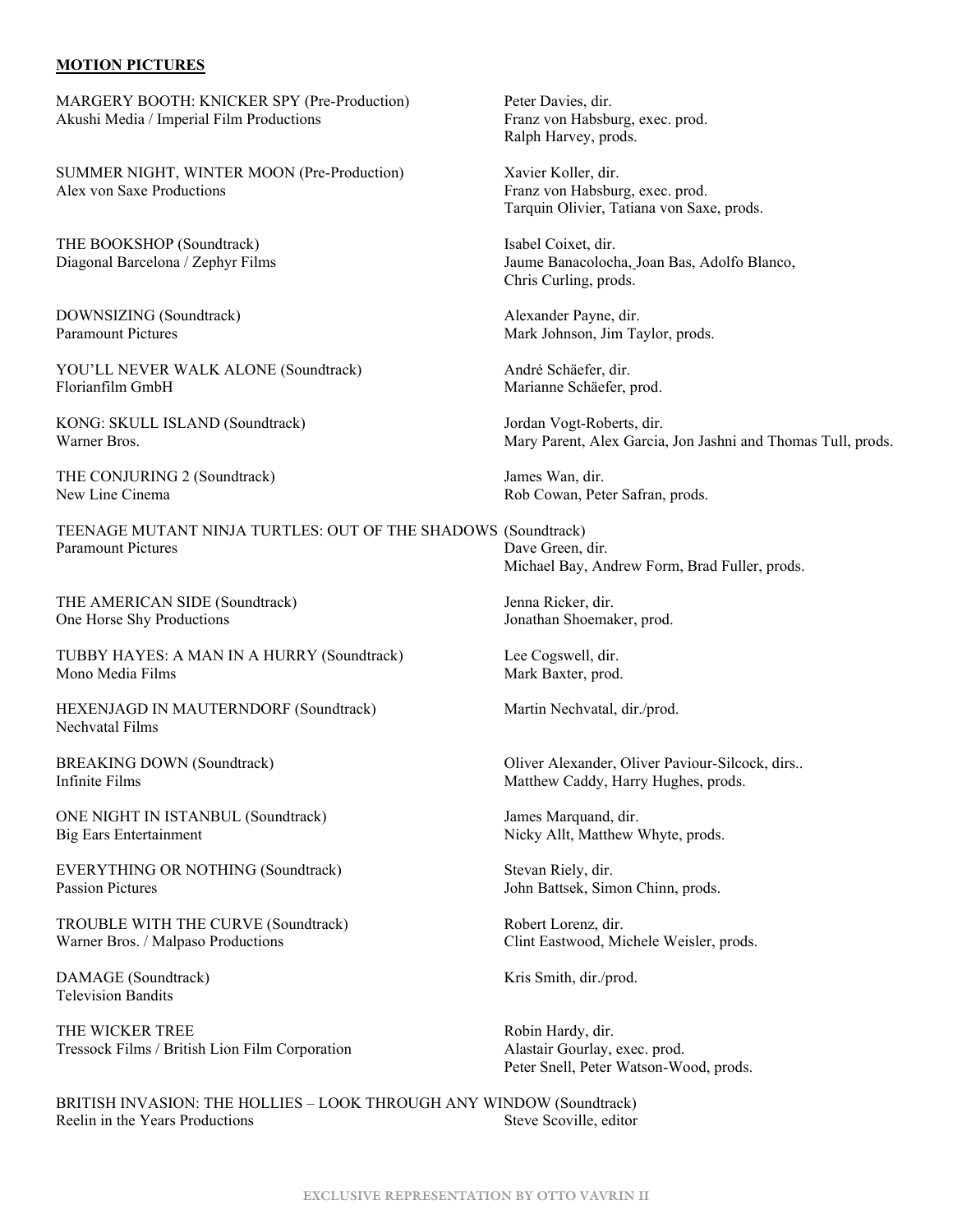| <b>BOXHAGENER PLATZ (Soundtrack)</b>                                                                                                                               | Matti Geschonneck, dir.                                                                                  |
|--------------------------------------------------------------------------------------------------------------------------------------------------------------------|----------------------------------------------------------------------------------------------------------|
| Claussen Wöbke Putz Filmproduktion                                                                                                                                 | Jakob Claussen, Ulrike Putz, Nicole Swidler, prods.                                                      |
| HEART ZERO (Soundtrack)                                                                                                                                            | Nathalie Vignes, dir.<br>Laurent Arcaro, prod.                                                           |
| THE LOVELY BONES (Soundtrack)<br>DreamWorks SKG / Paramount Pictures                                                                                               | Peter Jackson, dir.<br>Fran Walsh, Carolynne Cunningham,<br>Aimee Peyronnet, prods.                      |
| PIRATE RADIO: THE BOAT THAT ROCKED (Soundtrack)                                                                                                                    | Richard Curtis, dir.                                                                                     |
| Universal Pictures / Focus Features                                                                                                                                | Tim Bevan, Hillary Bevan-Jones, Eric Feller, prods.                                                      |
| RED AND WHITE: GONE WITH THE WEST (Feature Documentary)                                                                                                            | Jean-Christophe Jeauffré, dir.                                                                           |
| Jules Verne Aventures                                                                                                                                              | Frédéric Dieudonné, Stéphanie de Saint Laumer, prods.                                                    |
| OF TIME AND THE CITY (Soundtrack)                                                                                                                                  | Terence Davies, dir.                                                                                     |
| HanWay Films                                                                                                                                                       | Roy Boulter, Sol Papadopoulos, prods.                                                                    |
| WHEN DID YOU LAST SEE YOUR FATHER? (Soundtrack)                                                                                                                    | Anand Tucker, dir.                                                                                       |
| Film Four / Sony Pictures                                                                                                                                          | Elizabeth Karlsen, Stephen Wooley, prods.                                                                |
| 100 YEARS UNDER THE SEA: SHIPWRECKS OF THE CARIBBEAN (Feature Documentary)                                                                                         | Jean-Christophe Jeauffré, dir.                                                                           |
| <b>Jules Verne Aventures</b>                                                                                                                                       | Frédéric Dieudonné, Stéphanie de Saint Laumer, exec. prods.                                              |
| AMAZON TREK: IN SEARCH OF VANISHING SECRETS (Feature Documentary)<br>Jules Verne Aventures<br>Best Feature Documentary, White Sands International<br>Film Festival | Jean-Christophe Jeauffré, dir.<br>Frédéric Dieudonné, Stéphanie de Saint Laumer,<br>exec. prods.         |
| EXPLORERS: FROM THE TITANIC TO THE MOON (Feature Documentary)                                                                                                      | Jean-Christophe Jeauffré, dir.                                                                           |
| <b>Jules Verne Aventures</b>                                                                                                                                       | Charles Delattre, Jean-Christophe Jeauffré, prods.                                                       |
| ROBIN HOOD (1922 Silent Version, Scored)                                                                                                                           | Allan Dwan, dir.                                                                                         |
| Douglas Fairbanks Productions                                                                                                                                      | Douglas Fairbanks, prod.                                                                                 |
| THIS FILM IS NOT YET RATED (Featured song, Roses Today)<br>Chain Camera Pictures / BBC/ Netflix                                                                    | Kirby Dick, dir.<br>Nick Fraser, Alison Palmer-Burke, Evan Shapiro, exec. prods.<br>Eddie Schmidt, prod. |
| THE LONGEST YARD (Soundtrack)                                                                                                                                      | Peter Segal, dir.                                                                                        |
| Paramount Pictures / Happy Madison Productions                                                                                                                     | Jack Giarraputo, prod.                                                                                   |
| HEAD IN THE CLOUDS (Soundtrack)<br>Remstar Productions / Sony Pictures Classics                                                                                    | John Duigan, dir.<br>Michael Cowan, Bertil Ohlsson, Jonathan Olsberg,<br>Jason Piette, prods.            |
| GARFIELD (Featured song, Far From Home: The Adventures of Yellow Dog)                                                                                              | Brian Manis, Neil A. Machlis, exec. prod.                                                                |
| 20 <sup>th</sup> Century Fox / Davis Entertainment / 20 <sup>th</sup> Century Fox Animation Peter Hewitt, dir.                                                     | John Davis, Michele Imperato, John Kilkenny, prods.                                                      |
| PETITES COUPURES (aka SMALL CUTS)<br>Rézo Films / Canal Plus                                                                                                       | Pascal Bonitzer, dir.<br>Douglas Cummins, Philippe Liégeois,<br>Jean-Michel Rey, prods.                  |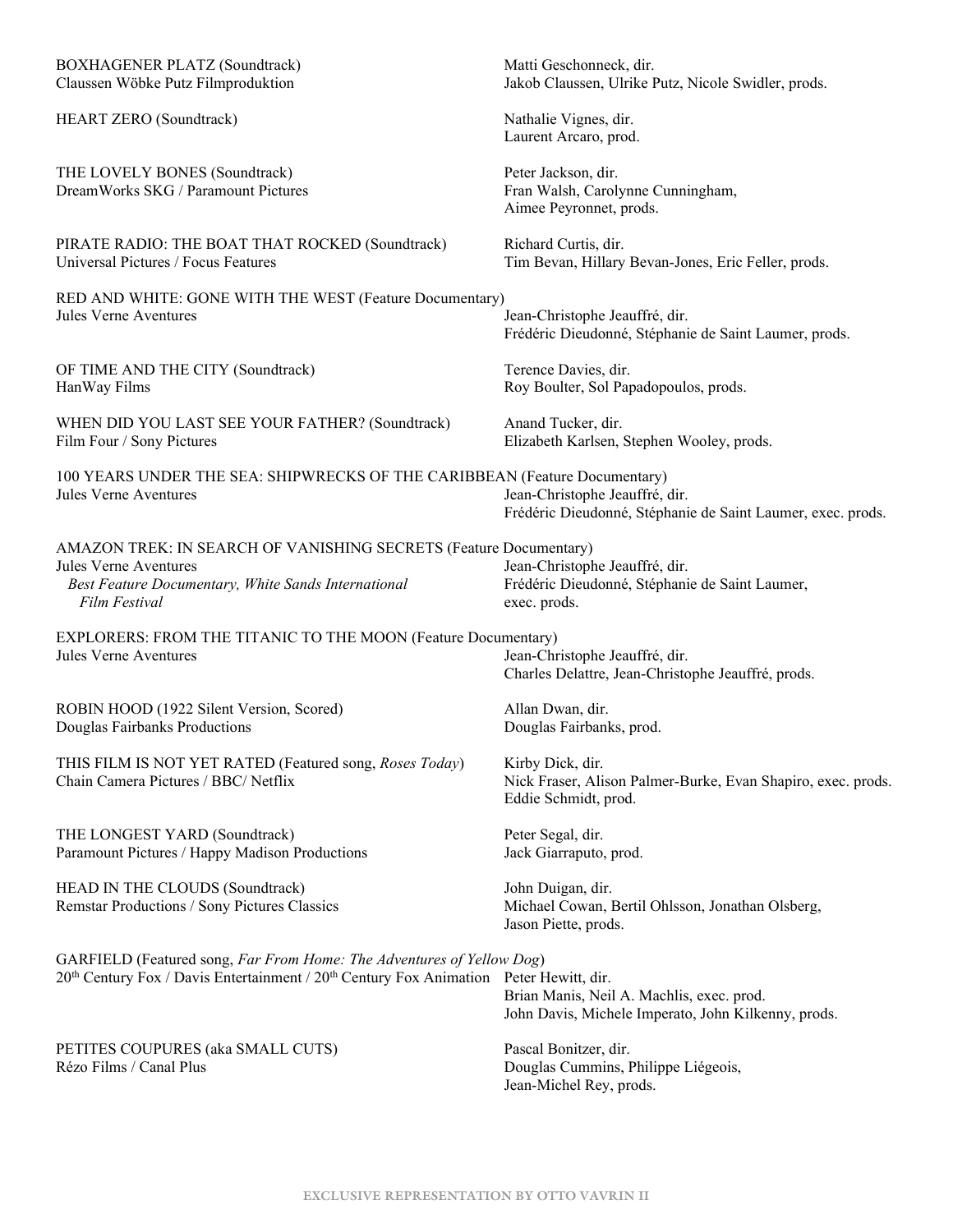| EXPÉDITION JULES VERNE: CINQ MOIS SUR LES MERS (Feature Documentary)<br><b>Jules Verne Aventures</b>                                   | Jean-Christophe Jeauffré, dir.<br>Jean-Christophe Jeauffré, Stéphanie de Saint Laumer,<br>Frédéric Dieudonné, Nicholas Goldzahl, prods.                                                                 |
|----------------------------------------------------------------------------------------------------------------------------------------|---------------------------------------------------------------------------------------------------------------------------------------------------------------------------------------------------------|
| EXPÉDITION JULES VERNE: A BORD DU TROIS-MÂTS BELEM (Feature Documentary)<br><b>Jules Verne Aventures</b>                               | Jean-Christophe Jeauffré, dir.<br>Jean-Christophe Jeauffré, Stéphanie de Saint Laumer,<br>Frédéric Dieudonné, Nicholas Goldzahl, prods.                                                                 |
| LES BALEINES DE L'ATLANTIDE (WHALES OF ATLANTIS) (Feature Documentary)<br>Jules Verne Aventures                                        | Jean-Christophe Jeauffré, dir.<br>Jean-Christophe Jeauffré, Stéphanie de Saint Laumer,<br>Frédéric Dieudonné, Nicholas Goldzahl, prods.                                                                 |
| DEVIL'S ISLAND: JOURNEY INTO THE JUNGLE ALCATRAZ (Feature Documentary)<br>Jules Verne Aventures                                        | Jean-Christophe Jeauffré, dir.<br>Frédéric Dieudonné, Stéphanie de Saint Laumer,<br>exec. prods.                                                                                                        |
| 9 DEAD GAY GUYS (Soundtrack)<br>Little Wing Films                                                                                      | Lab Ky Mo, dir.<br>Lamia Nayeb-St. Hilaire, prod.                                                                                                                                                       |
| TIME OF THE WOLF (aka THE BOY FROM WOLF MOUNTAIN)<br>Chesler/Perlmutter Productions / ApolloMedia /<br><b>Animal Tales Productions</b> | Rod Pridy, dir.<br>Martin Barab, Alain Bordiec, Georges Campana, Lewis<br>Chesler, Peter Paulich, David Perlmutter,<br>Robert Vaughn, exec. prods.<br>Paco Álvarez, Andrew Somper, Frank Hübner, prods. |
| RIDING IN CARS WITH BOYS (Soundtrack)<br>Columbia Pictures / Gracie Films / Parkway Productions                                        | Penny Marshall, dir.<br>Morgan Ward, Bridgette Johnson, exec. prods.<br>Julie Ansell, James L. Brooks, Lawrence Mark, prods.                                                                            |
| ZOOLANDER (Soundtrack)<br>Paramount Pictures / Village Roadshow Productions /<br><b>Scott Rudin Productions</b>                        | Ben Stiller, dir.<br>Joel Gallen, Adam Schroeder, Lauren Zalaznik, exec. prods.<br>Stuart Corfeld, Scott Rudin, prods.                                                                                  |
| EYEBALL EDDIE (Soundtrack)<br><b>Pupil Productions</b>                                                                                 | Elizabeth Allen Rosenbaum, dir.<br>Alexis Kasperavicious, prod.                                                                                                                                         |
| <b>AMORES PERROS (Soundtrack)</b><br>Altavista Films / Zeta Films / Lions Gate Films<br>THE BRITISH INVASION RETURNS (Soundtrack)      | Alejandro González Iñárritu, dir.<br>Martha Sosa Elizondo, Francisco González Campeán, exec.<br>prods.<br>Larry Rifkin, exec. prod.                                                                     |
| Image Entertainment / Connecticut Public Television                                                                                    | Harriett Unger, prod.                                                                                                                                                                                   |
| REMEMBER THE TITANS (Soundtrack)<br>Jerry Bruckheimer / Buena Vista Pictures                                                           | Boaz Yakin, dir.<br>Michael Flynn, Mike Stenson, exec. prods.<br>Jerry Bruckheimer, Chad Omman, prods.                                                                                                  |
| THE WEDDING TACKLE (Soundtrack)<br>Viking Films                                                                                        | Rami Divr, dir.<br>Nigel Horne, prod.                                                                                                                                                                   |
| <b>MARRIED 2 MALCOLM</b><br>Cinerenta Medienbeteiligungs KG / Marie Hoy Films / Cinelove                                               | James Cellan Jones, dir.<br>Rainer Bienger, Marie Hoy, Paul Luke, exec. prods.<br>Alex Swan, Scott Putman, Jürgen Biefang, prods.                                                                       |
| EAST IS EAST (Soundtrack)<br>Film Four / Miramax                                                                                       | Damien O'Donnell, dir.<br>Leslee Udwin, prod.                                                                                                                                                           |

THE LIMEY (Soundtrack) Steven Soderbergh, dir.<br>
Artisan Entertainment Steven Soderbergh, dir.<br>
John Hardy, Scott Kram

John Hardy, Scott Kramer, prods.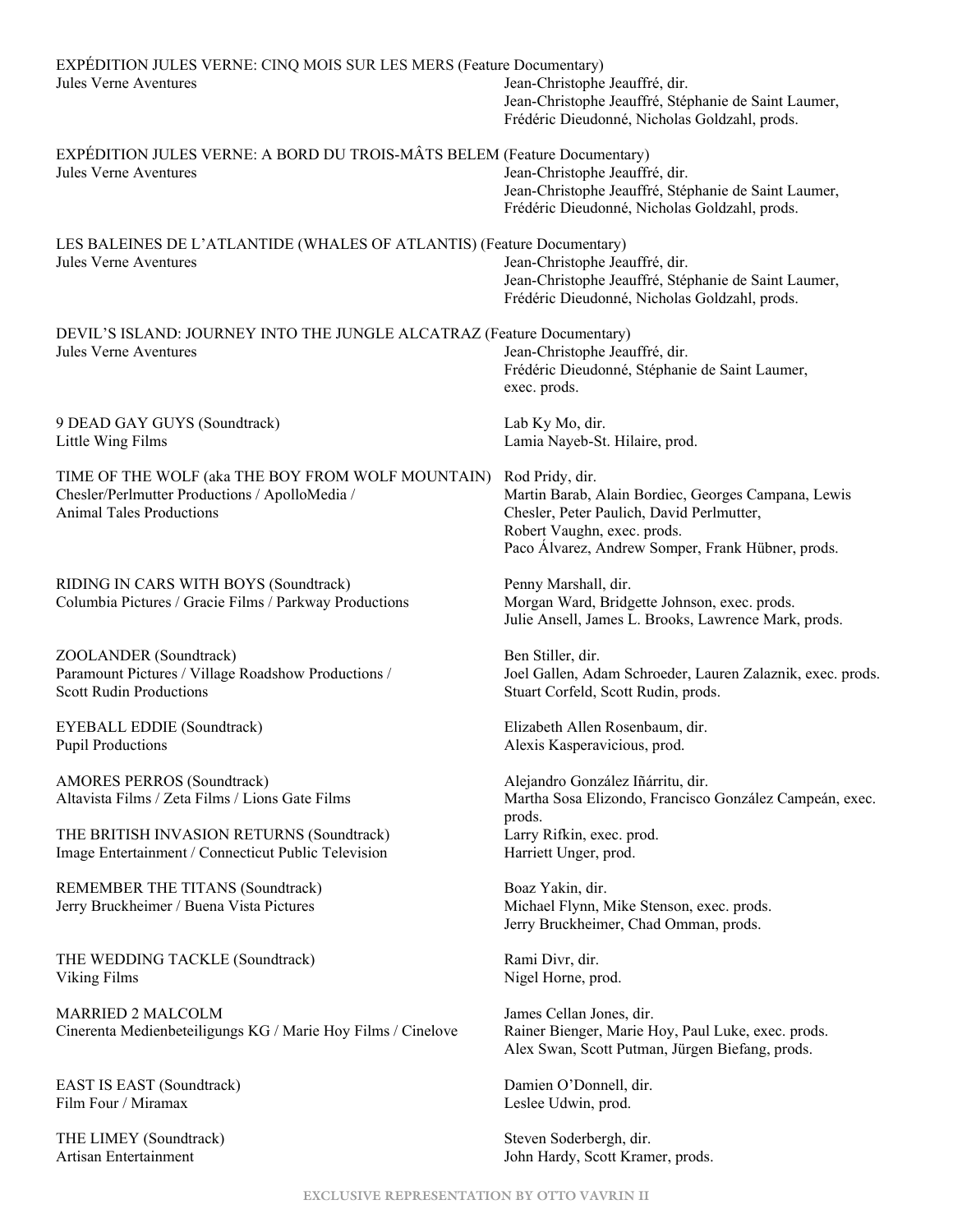DR. JEKYLL AND MR. HYDE (1920 Silent Version, Scored) John S. Robertson, dir. Paramount Pictures **Adolph Zukor**, prod.

MYSTERY, ALASKA (Featured song, *Mr. Big Cha Cha*) Jay Roach, dir. Baldwin/Cohen Productions / Hollywood Pictures / Dan Kolsrud, exec. prod. Rocking Chair Productions **Howard Baldwin, David E. Kelley, prods.** Howard Baldwin, David E. Kelley, prods.

EVIL HERITAGE: INDEPENDENT FILM-MAKING AND THE FILMS OF NORMAN J. WARREN (Video Documentary Short) Darren Perry, dir./prod. Stone Vision Entertainment / Starlite Video (UK)

SHERGAR Dennis C. Lewiston, dir. Blue Rider Pictures / Morlaw Films / Sun Chariot Films Brian Agnew, exec. prod.

THE LONG ROAD HOME Craig Clyde, dir. Majestic Entertainment / GoDigital Media Group J. David Gowdy, Wayne Lewis, exec. prods.

LITTLE VOICE (Soundtrack) Mark Herman, dir. Miramax Elizabeth Karlsen, prod.

THE NEW SWISS FAMILY ROBINSON Stewart Rafill, dir. Total Films (GB) / Gross Receipts, Inc. Gerald Green, exec. prod.

A NIGHT AT THE ROXBURY (Soundtrack) John Fortenberry, dir. Paramount Pictures **Robert K. Weiss, exec. prod.** 

EDGE OF SEVENTEEN (Soundtrack) David Moreton, dir. Blue Streak Films Todd Stephens, prod.

THOMAS HARDY'S "THE SCARLET TUNIC" Stuart St. Paul, dir. Marie Hoy Films / Scarlet Films **William.** P. Cartlidge, Tom McCabe, exec. prods.

RUDYARD KIPLING'S "THE SECOND JUNGLE BOOK: Duncan "Dee" McLachman, dir. MOWGLI AND BALOO" Mark Damon, Sharad Patel, Chris Chrisafis, Stephen MDP Worldwide / TriStar Pictures Monas, Viju Patel, Mohammed Yusef, exec. prods

NORTH STAR (aka TASHUNGA, GRAND NORD) Nils Gaup, dir. Federal Films / Canal+ / Warner Bros. Christopher Lambert, exec. prod.

THIS WEEK IN BASEBALL'S 20 YEARS OF UNFORGETTABLE PLAYS AND BLOOPERS 1977-1996 (Video, Soundtrack) Geoff Belinfante, exec. prod. Major League Baseball Productions / The Sport Channel Roy Epstein, Helen Maier, prods.

WALKING THUNDER Craig Clyde, dir. KOAN Inc. Some Security 1 and the Security 1 and 1 and 1 and 1 and 1 and 1 and 1 and 1 and 1 and 1 and 1 and 1 and 1 and 1 and 1 and 1 and 1 and 1 and 1 and 1 and 1 and 1 and 1 and 1 and 1 and 1 and 1 and 1 and 1 and 1 and

NOW AND THEN (Soundtrack) Lesli Linka Glatter, dir.

FAR FROM HOME: THE ADVENTURES OF YELLOW DOG Phillip Borsos, dir. 20th Century Fox Peter O'Brian, prod.

Jeff Geoffray, Walter Josten, Brian Agnew, prods.

Bruce Fillmore, Ray Tremblay, prods.

Diane Kirman, Patricia T. Green, prods.

Amy Heckerling, Lorne Michaels, prods.

Daniel Figuero, Zygi Kamasa, Philip Keenan, Simon Price, prods.

Stephen Monas, Peter Shepherd, prods.

Anne Francois, Conchita Airoldi, Petter Borgli, Dino de Dionisio, Luke Randolph, prods.

Bryce Filmore, Ray Tremblay, Troy Rohovit, prods.

New Line Cinema Demi Moore, Suzanne Todd, prods.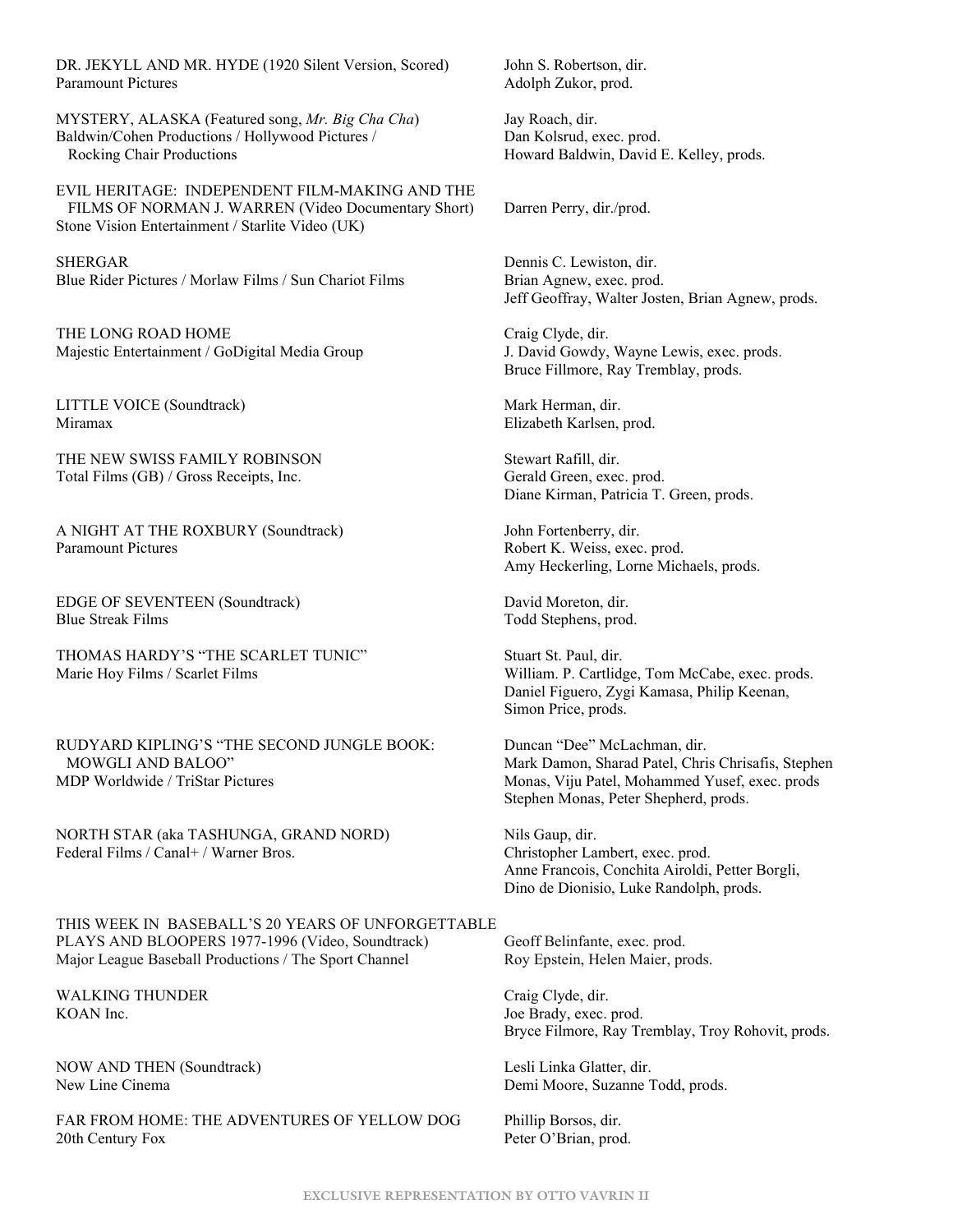DER FALL LUCONA (aka THE LUCONA AFFAIR) Jack Gold, dir. Telemünchen / Wega Film Gerhard Czepe, Michael Katz, exec. prods.

RUBY John Mackenzie, dir. Propaganda Films / PolyGram Filmed Entertainment Michael Kuhn, exec. prod.

HOMEBOYS Lindsay Norgard, dir. Action International Pictures and Action Vito Di Bari, exec. prod.

SHINDIG! PRESENTS BRITISH INVASION, VOL. 2 (Soundtrack) Trisha Wexler, dir. Rhino Records / Rhino Home Video

BECOMING COLETTE (aka COLETTE) Danny Huston, dir. Les Films Ariane / Bibo Films / Castle Hill Productions Joe Wizan, Todd Black, Kathryn F. Galan, exec. prods.

KABUTO (aka JOURNEY OF HONOR, SHOGUN MAYEDA) Gordon Hessler, dir. Mayeda Productions / Sho Kosugi Corporation Hiroshi Tsuchiya, Toshiaki Hayaashi, exec. prods.

F.D.N.Y.: BROTHERS IN BATTLE (Soundtrack) R.P. Hickey, dir. StartWater Productions / A&E Brian Hickey, prod.

LIONHEART Sheldon Lettich, dir.

KING OF THE WIND Peter Duffell, dir.

Filmhuset AS / SVT Drama Katinka Faragó, prod.

BLACK RAINBOW Mike Hodges, dir.

WINTER PEOPLE Ted Kotcheff, dir. Castle Rock Entertainment / Columbia Pictures Robert H. Solo, Carol Sobieski, prods.

PRIME SUSPECT (Music Consultant) Bruce Kimmel, dir./composer Premier Pictures Corporation Patrick Regan, Alain Silver, prods.

BUSTER (Soundtrack) David Green, dir. The Movie Group Norma Heyman, prod.

THE DECEIVERS Nicholas Meyer, dir. Merchant-Ivory Productions / Channel 4 Films / Warner Bros. Michael White, exec. prod.

DIE HARD (Additional Music - Use of score from MAN ON FIRE) John McTiernan, dir. Silver Pictures / Gordon Company / 20th Century Fox Charles & Lawrence Gordon, Joel Silver, prods.

THE MILAGRO BEAN FIELD WAR (Orchestra Conductor) Dave Grusin, composer Esparza / Universal Pictures **Robert Redford**, dir.

Manfred D. Heid, Veit Heidaschka, Herbert G. Kloiber, Jorge Santoro, prods.

Rank Film Organization / Kuzui Enterprises Steve Golin, Jay Roewe, Sigurson Sighvatsson, prods.

Lynn Suzanne Gould, James A. Holt, Peter Foldy, prods.

Peer J. Oppenheimer, Heinz J. Bilbo, Konstantin Thoeren, prods.

Shô Kosugi, Ken Fujiyama, prods.

Imperial Entertainment / Universal Pictures Anders P. Jensen, Sundip R. Shah, Sunil R. Shah, exec. prods. Eric Karson, Ash R. Shah, Ted Adam Swanson, prods.

Davis-Panzer Productions / Miramax Films Peter S. Davis, Michael Guest, Wm. N. Panzer, Paul Sarony, prods.

HJÄLTEN (Soundtrack) Agneta Fagerstrom-Olsson, dir.

Goldcrest Films / Miramax George A. Walker, exec. prod. Geoffrey Helman, John Quested, prods.

Ismail Merchant, Tim Van Rellim, Leon Falk, prods.

Moctezuma Esparza, prod.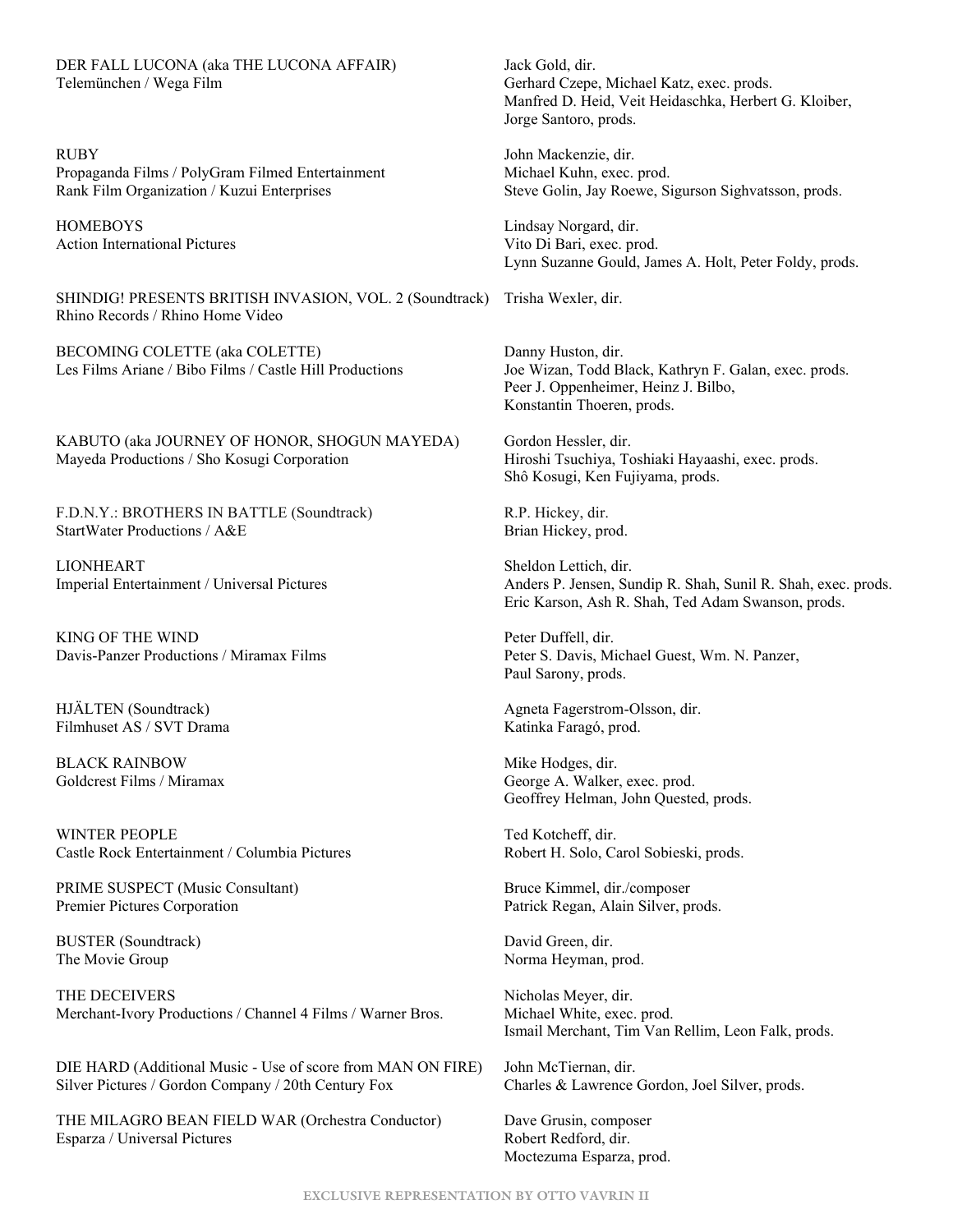SHOOT TO KILL (aka DEADLY PURSUIT) Roger Spottiswoode, dir. Touchstone Pictures / Silver Screen Partners III Phillip Rogers, exec. prod.

GENESIS: LIVE AT WEMBLEY STADIUM (Soundtrack) James Yukich, dir. Flattery Yukich / EMI Records Paul Flattery, prod.

NFL Films / Heron Communications Ed Sabol, exec. prod.

DOG TAGS Romano Scavolini, dir.

MAN ON FIRE (aka ABSINTHE, UOMO SOTTO TIRO) Elie Chouraqui, dir. 7 Films Cinéma Arnon Milchan, Robert Benmussa, prods.

THE WHISTLE BLOWER Simon Langton, dir.

KING KONG LIVES John Guillermin, dir.

JACQUES COUSTEAU: THE FIRST 75 YEARS (Feature Documentary) Foundation Cousteau John Soh, dir.

THE SHOOTING PARTY Alan Bridges, dir. Geoff Reeve Film & Television Limited / Castle Hill Productions Jeremy Saunders, exec. prod.

GREYSTOKE: THE LEGEND OF TARZAN, Hugh Hudson, dir. Edgar Rice Burroughs Inc. / Warner Bros.

WHERE EAGLES FLY **State of the U.S. Section** John Fattison Tompkins, prod. Royal Society for the Protection of Birds

YOR: THE HUNTER FROM THE FUTURE (aka IL MONDO DI YOR) Gaumont / Les Films du Diamant / Columbia Pictures Antonio Margheriti, dir.

TO THE ENDS OF THE EARTH\* William Kronick, dir. Armand Hammer Productions

FIRST LOVE: EXPERIENCE PREFERRED…BUT NOT ESSENTIAL Enigma Films /Gold Crest International / Samuel Goldwyn Company Ned Sherrin, dir. Christopher Griffin, prod.

ST. LAWRENCE: STAIRWAY TO THE SEA Jacques-Yves Cousteau, Jacques Gagné, dir. (aka DU GRAND LARGE AUX GRANDS LACS) Jacques Bobet, exec. prod. Foundation Cousteau / National Film Board of Canada Jacques-Yves Cousteau, John Soh, prods

NINJA IN THE DRAGON'S DEN (Soundtrack) Corey Yuen, dir. Seasonal Film Corporation See-Yuen Ng, prod.

STRIPES: THE STORY OF THE 1981 AFC CHAMPIONSHIP (Soundtrack) NFL Films / CBS Ed Sabol, exec. prod.

Daniel Petrie Jr., Ron Silverman, Fredda Weiss, prods.

NFL'S GREATEST HITS (Soundtrack) Dave Douglas, Bob Angelo, dirs../prods.

Daars Productions / Hill 770 Alain Adam, Dalu Jones, Charles Wang, prods.

Portreeve Limited (UK) / Hemdale Film John Kelleher, Phillip Nugus, James Reeve, exec. prods. Geoffrey Reeve, Peter Dolman, prods.

De Laurentis Entertainment Group Dino De Laurentis, Ron Shusett, exec. prods. Martha Shumacher, Lucio Trentini, prods.

Jacques-Yves Cousteau, prod.

Peter Dolman, Geoffrey Reeve, prods.

LORD OF THE APES Hugh Hudson, Stanley S. Cantor, Garth Thomas, prods.

Michele Marsala, Sedat Akdemir, Ugor Terzioglu, prods.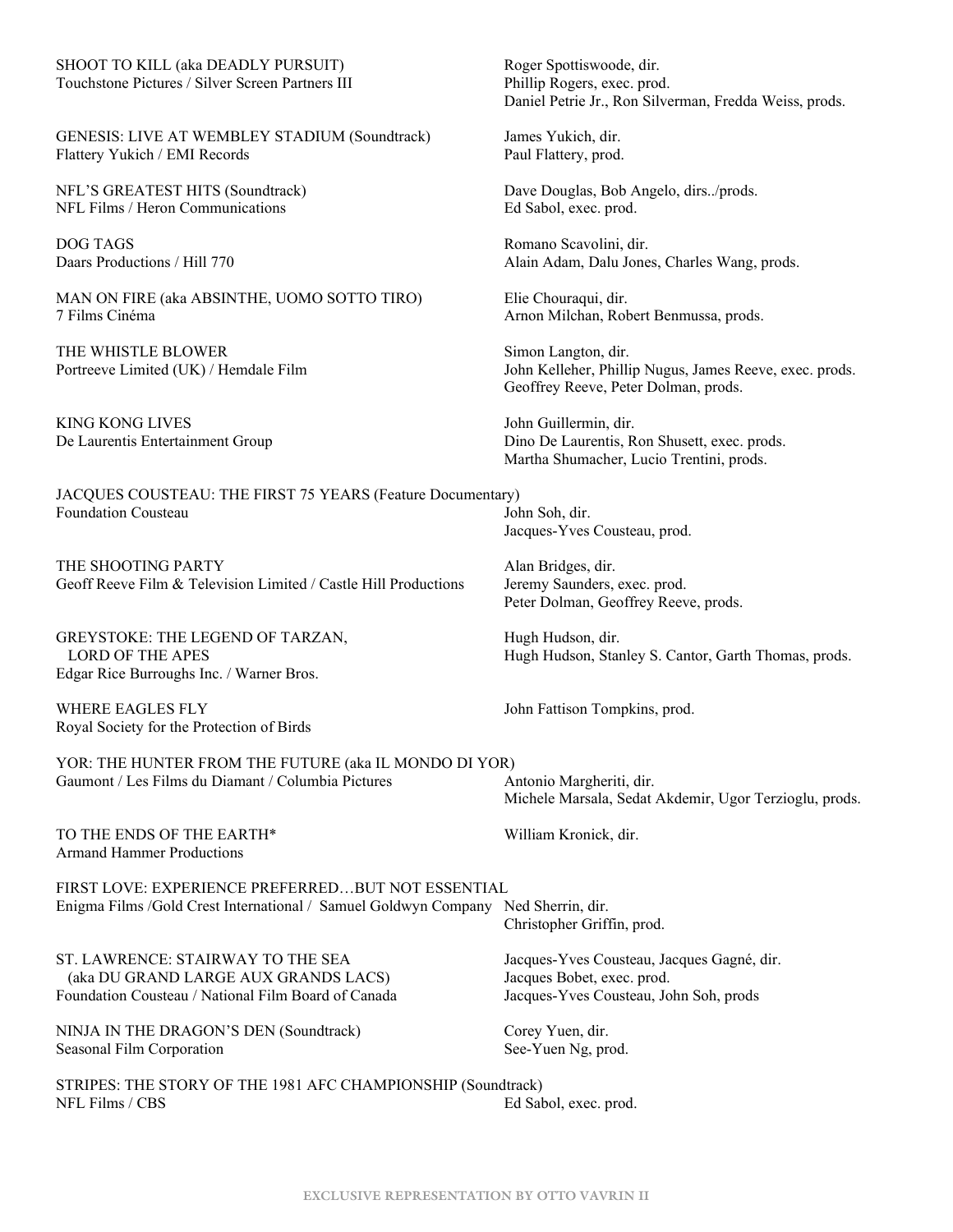HORROR PLANET (aka INSEMINOID) Norman J. Warren, dir. Jupiter Film /Almi Cinema **Peter M. Schlessinger, exec. prod.** 

CLIPPERTON: THE ISLAND TIME FORGOT Jacques Ertaud, dir. Warner Bros. Jacques-Yves Cousteau, John Soh, prods

CONCRETE IS… Paddy Hughes, dir. Pelican Films / Cement and Concrete Association John Armstrong, prod.

THE SUPER SEVENTIES (Soundtrack) Bob Angelo, dir. NFL Films / ESPN Classics Ed Sabol, exec. prod.

THE FINAL COUNTDOWN Don Taylor, dir. The Bryna Company / United Artists Peter Vincent Douglas, prod.

THE LITTLE CONVICT (Soundtrack) Yoram Gross, dir. Yoram Gross Films Sandra Gross, prod.

NORTH DALLAS FORTY Ted Kotcheff, dir. Frank Yablans Productions / Paramount Pictures / Regina Associates Jack B. Bernstein, exec prod.

JEZEBEL (Soundtrack) Joseph Blanski, dir. Cal Vista Video Sam Norvell, prod.

THE SAINT AND THE BRAVE GOOSE Cyril Frankel, dir.<br>
Umbrella Entertainment Cyril Frankel, dir.<br>
Robert S. Baker e

THE LIVING PLANET Dennis Moore, dir.<br>
Smithsonian Institute The Contract of the Contract of The Prancis Thompson.

BLOODY IVORY Simon Trevor, dir. Swan Productions / Capricorn Films Simon Trevor, Bill Travers, prods.

IT'S SOUND SENSE Maxwell Jenkins, dir./prod. Kestrian International / Motoradio

JANUS, EUROPE'S ARCHITECTURAL HERITAGE Anthony Wilkinson, dir.<br>James Garrett Productions Michael Birkett. prod.

THE PEOPLE THAT TIME FORGOT Kevin Connor, dir. American International Pictures / Amicus Productions / MGM/UA Samuel Z. Arkoff, Steve Previn, exec. prods.

CRANE FRUEHAUF…A WORLD OF TRANSPORT (Soundtrack) David Evans, dir./prod. Millbank Films / Crane Fruehauf Production

FOCUS ON SIGHT James Hill, dir./prod. James Hill Productions / Royal Commonwealth Society for the Blind

Swan Productions

EVIL HERITAGE (SATAN'S SLAVE) Norman J. Warren, dir. Monumental Pictures / Crown International Pictures Richard Crafter, Les Young, Moira Young, prods.

EXPEDITION: ROUGH COUNTRY Maurice Dybeck, dir./prod. Explorer Films

THE WHITE WALL (Soundtrack) Stig Björkman, dir.<br>Svenska Filminstitutet Bengt Forslund. pro

Richard Gordon, David Speechly, prods.

Frank Yablans, Frank Baur, prods.

Robert S. Baker, exec. prod.

Francis Thompson, prod.

Michael Birkett, prod.

John Dark, Max Rosenberg, prods.

THE QUEEN'S GARDEN Bill Travers, James Hill, dirs./prods.

Bengt Forslund, prod.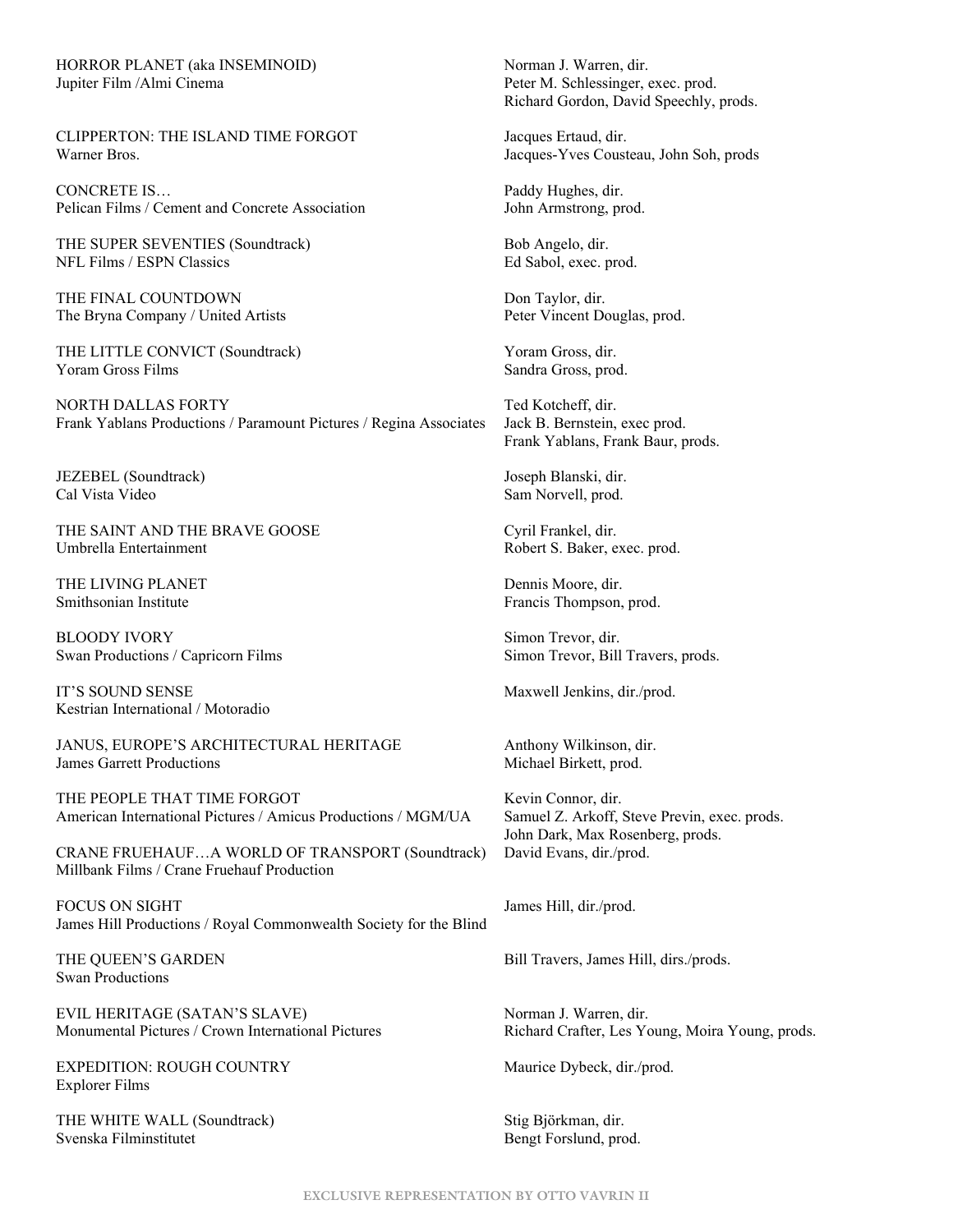THAT LUCKY TOUCH (aka BLEIB MIR JA VOM LEIB) Christopher Miles, dir. De Grunwald Pictures (GB) / Allied Artist Pictures / Gloria Film Dimitri De Grunwald, Timothy Burrill, prods.

HENNESSY Don Sharp, dir. American International Pictures / Orion Pictures Samuel Z. Arkoff, Peter Snell, prods.

SYMPTOMS (aka BLOOD VIRGIN) José Ramón Larraz, dir. Finiton Productions / Bryanston Films (GB) Jean L. Dupuis, prod.

STARDUST (Soundtrack) Michael Apted, dir. Goodtimes Enterprises / Columbia Pictures Sanford Lieberson, David Puttnam, prods.

S\*P\*Y\*S (European Version) Irvin Kershner, dir. Dymphana / American Film Properties / 20th Century Fox Robert Chartoff, Irwin Winkler, Edward Joseph, prods.

CRAZE (aka THE INFERNAL IDOL) Freddie Francis, dir. Harbor Productions / Warner Bros. Herman Cohen, prod.

BILLY TWO HATS Ted Kotcheff, dir.

INVASION: UFO (Compilation Video, Soundtrack) Gerry Anderson, dir. Rex Films Home Videos / Ascot Elite Home Entertainment Reg Hill, prod.

HEXEN GESCHÄNDET UND ZU TODE GEQUÄLT (MARK OF THE DEVIL II) (Co-Composer) Adrian Hoven, dir./prod. Atlas / Cinépix Film Properties

ENGLAND MADE ME<br>Atlantic Productions / Two World Film / Cineglobe<br>C. Robert Allen, , Stevo Petrovic, exec. prods. Atlantic Productions / Two World Film / Cineglobe

PENNY GOLD Jack Cardiff, dir. Scotia-Barber Productions / Fanfare Films George H. Brown, prod.

PROBLEMS OF LIVING Alison Taylor, dir. Cygnet Films / Berk Pharmaceuticals Jack Grossman, prod.

PROGRESS ISLAND U.S.A. Jorgé Delgado, dir. Economic Development Administration of Puerto Rico

THE VITAL EARTH Ian Morrison, dir. Millbank Films / Central Office of Information L. Gordon Begg, prod.

DOOMWATCH Peter Sasdy, dir. Tigon British Film Productions / AVCO Embassy Pictures Tony Tenser, prod.

ANTONY AND CLEOPATRA Charlton Heston, dir. Folio Films / Transac / Rank Film Organization Peter Snell, prod.

THE JERUSALEM FILE John Flynn, dir. Doron Industries / Leisure Media / Sparta Films / MGM Mark Greene, exec. prod.

BRIDGE ACROSS THE WORLD David Evans, dir./prod. Millbank Films / Imperial Chemical Industries Fibres

COMMUNICATE TO LIVE Ronnie Whitehouse, dir. Basic Films / Post Office Telecommunications Sam Napier-Bell, prod.

ROAD TO RECOVERY DAVid Evans, dir./prod. Millbank Films / Imperial Chemical Industries

Algonquin / United Artists Norman Jewison, Patrick J. Palmer, prods.

Jack Levin, David Anderson, Jerome Z. Cline, prods.

R. Ben Efraim, Anton von Kassel, prods.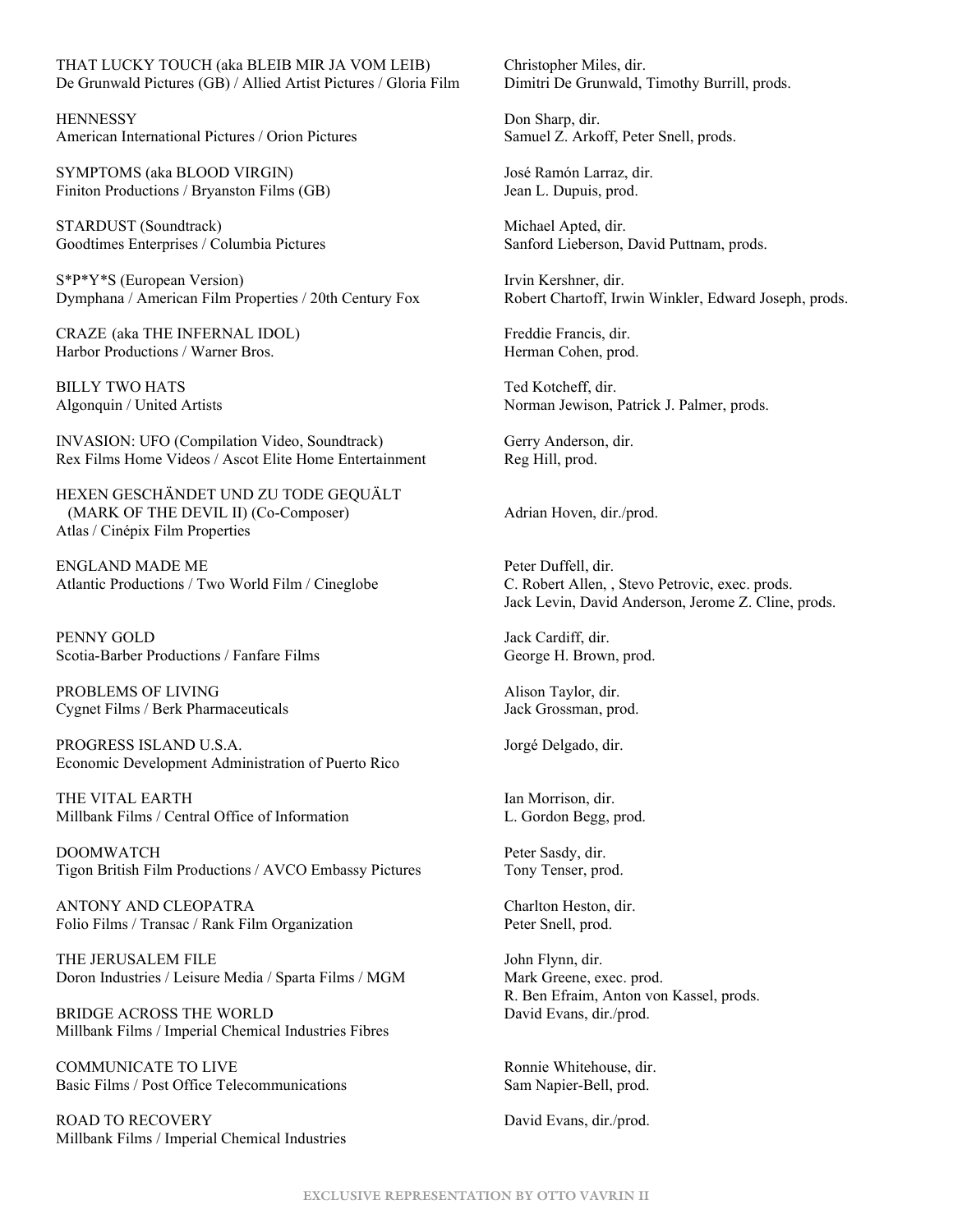THE PIRELLI CALENDAR 1974 Christian Marnham, dir. Derek Forsyth Partnership / Pirelli Tires Derek Forsyth, prod.

WAKE IN FRIGHT (aka OUTBACK) Ted Kotcheff, dir. NLT Productions / Group W Films / United Artists Howard G. Barnes, Bill Harmon, exec. prods. *Festival de Cannes, Autour de la Sélection 2009, Héritage Film* George Willoughby, Maurice Singer, prods.  *Festival de Cannes, Nominee, Palm d'Or*

PLEASE SIR (Soundtrack) Mark Stewart, dir. Rank Organisation **Andrew Mitchell**, prod.

GIRL STROKE BOY Bob Kellett, dir. Hemdale Film / Virgin / London Screen Terry Glinwood, Ned Sherrin, prods.

CONQUISTA Michael Syson, dir.

FLEETCARE Michael Barden, dir. Ronald H. Riley and Associates / Shell-Mex / BP Ronald H. Riley, prod.

IRRESISTIBLE Hugh Hudson, dir./prod. Ford Motor Company of Latin America

THE WELCOME INN THE WELCOME INN Rayant Pictures / British Tourist Authority John Durst, prod.

LOLA (aka TWINKY, aka LONDON AFFAIR) Richard Donner, dir.<br>
Bino Cicogna / Eurofilm / Rank Film Organization John Heyman, exec. prod. Bino Cicogna / Eurofilm / Rank Film Organization

THE RAILWAY CHILDREN Lionel Jeffries, dir. EMI Films / Universal Pictures Robert Lynn, prod.

LISA'S FOLLY (aka HOT CARGO) John Alderman, dir. Chancellor Films / Warner Bros.

TROG Freddie Francis, dir.

CUMBERNAULD – TOWN FOR TOMORROW Robin Crichton, dir. Edinburgh Film Productions / Cumbernauld Development Corp. Lionel Cole, prod.

PENNY FOR YOUR THOUGHTS David Evans, dir. Millbank Films / ICI Fibres L. Gordon Begg, prod.

THE CHOICE **Rounder CHOICE** Rounder **Rounder Rounder Rounder** Rounder Rounder Rounder Rounder Research Rounder Rounder Millbank Films / ICI Fibres L. Gordon Begg, prod.

THE CLIMBERS Bev Clark, dir./prod. Jan Films  *Best Climbing Film, International Festival of Exploration and Mountain Films, Trento, Italy*

CROOKS AND CORONETS (aka SOPHIE'S PLACE) (as Patrick John Scott) Herman Cohen Productions / Warner Bros. Jim O'Connolly, dir.

LOVING FEELING (as Patrick John Scott) Norman J. Warren, dir. Piccadilly Pictures / Universal-Marion Bachoo Sen, prod.

THE GREEN SLIME (Soundtrack) <br>
Lun Film / Eam Films / MGM (Soundtrack) Walter Manley, Ivan

Michael Syson, David Munro, prods.

Clive Sharp, Ralph Serpe, Bino Cicogna, prods.

Herman Cohen Productions / Warner Bros. Herman Cohen, Harry Woolveridge, prods.

Herman Cohen, Clifford Parkes, prods.

Walter Manley, Ivan Reiner, prods.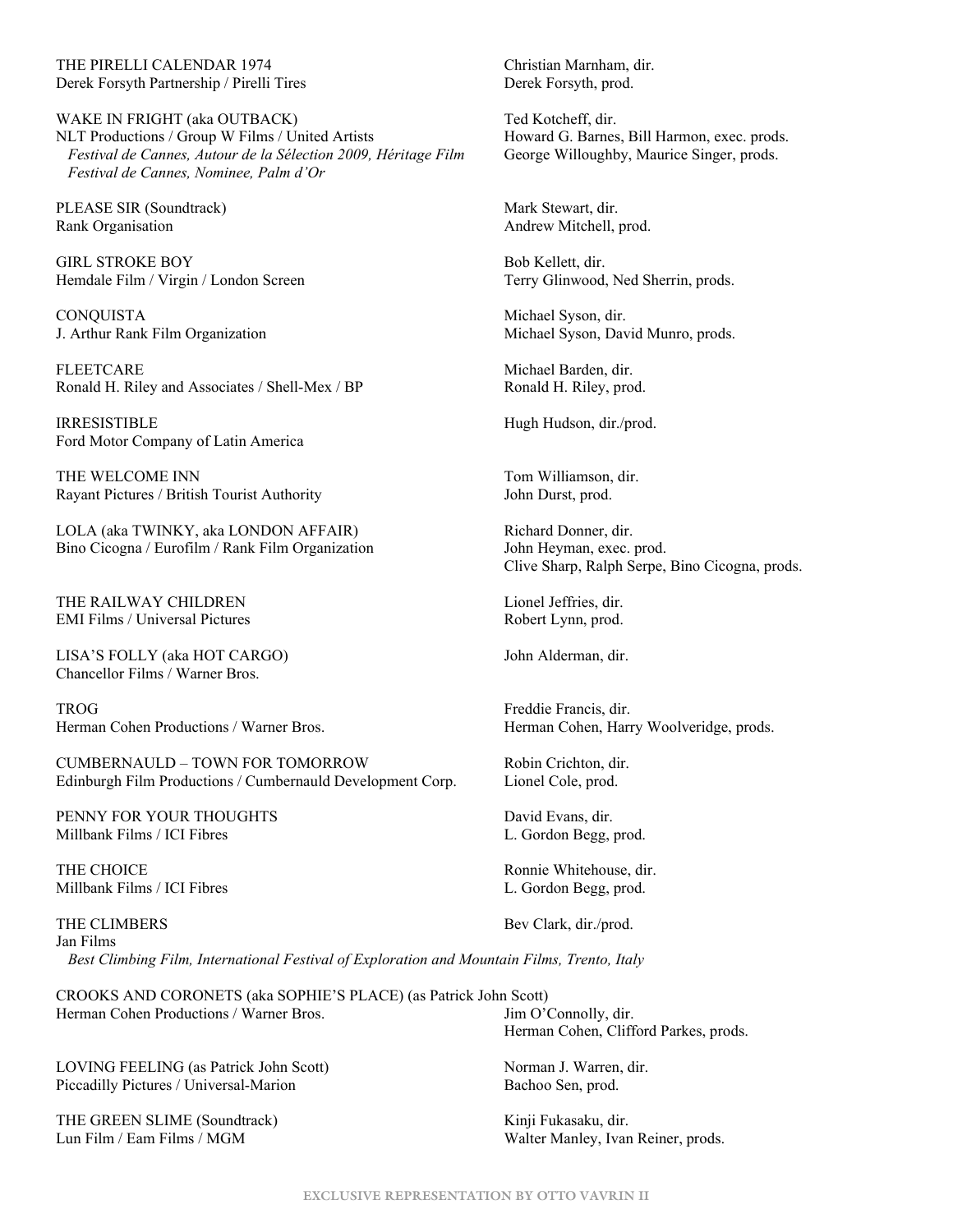AMSTERDAM AFFAIR (as Patrick John Scott) Gerry O'Hara, dir. Trio Films / Group W Films William J. Gell, Howard G. Barnes, exec. prods.

FINDERS KEEPERS, LOVERS WEEPERS! (Soundtrack) Russ Meyer, dir./prod. Eve Productions Eve Meyer, Anthony-James Ryan, prods.

HER PRIVATE HELL (as Patrick John Scott) Norman J. Warren, dir. Piccadilly Pictures Bachoo Sen, prod.

Jan Films

BERSERK! (aka CIRCUS OF TERROR) (as Patrick John Scott) Jim O'Connolly, dir. Herman Cohen Productions / Columbia Pictures Herman Cohen, Robert Sterne, prods.

COP-OUT (aka STRANGER IN THE HOUSE), (Score, Soundtrack) (as Patrick John Scott) De Grunwald Productions / Rank Film Organization Pierre Rouve, dir.

THE LONG DUEL (as Patrick John Scott) Ken Annakin, dir.

JULES VERNE'S ROCKET TO THE MOON (as Patrick John Scott) (aka THOSE FANTASTIC FLYING FOOLS) Don Sharp, dir.<br>
ales Verne Films Limited (GB) Harry Alan Towers, prod. Jules Verne Films Limited (GB)

GIRL SMUGGLERS Bob Kellett, dir. Sack Amusement Enterprises / Barry Mahon Productions Barry Mahon, Ned Sherrin, prods.

THE MILLION EYES OF SU'MURU Lindsey Shonteff, dir. Sumuru Films / American International Pictures / Warner Pathé Harry Alan Towers, prod.

THE VIOLENT ENEMY (as Patrick John Scott) Don Sharp, dir. Group W Films / Trio Film / Monarch Film Wilfred Eades, William J. Gell, prods.

DEAD SAFE Ronnie Whitehouse, dir. Millbank Films / Imperial Metal Industries Theorem and L. Gordon Begg, prod.

GIVE YOUR CAR A HOLIDAY Ian Woolf, dir. British Transport Films / British Railways Board James Ritchie, prod.

SUGAR AS ENERGY Robin Crichton, dir. Edinburgh Film Productions / British Sugar Bureau Trish Crichton, prod.

THE HUNCH (as Patrick John Scott) Sarah Erukker, dir. Anvil Films / Children's Film Foundation J.B. Holmes, prod.

CARNABY, M.D. (aka DOCTOR IN CLOVER) Ralph Thomas, dir. Betty E. Box-Ralph Thomas Productions / Rank Film Organization Betty E. Box, prod.

ARRIVEDERCI, BABY! (aka DROP DEAD DARLING) (Soundtrack) Seven Arts Productions / Paramount Pictures Ken Hughes, dir.

REFLECTIONS ON LOVE (THE BEATLES) Joe Massot, dir. Clarendon Film Productions / United Artists J. Barry Kulick, The Beatles, prods.

George W. Willoughby, prod.

SKI DREAM Bev Clark, dir./prod.

Anatole de Grunwald, exec. prod. Dimitri de Grunwald, prod.

Rank Film Organization / Paramount Pictures Vivian Cox, Aida Young, Frank Sherwin Green, Ken Annakin, prod.

Ken Hughes, Ray Stark, Richard McWhorter, Greg Morrison, prods.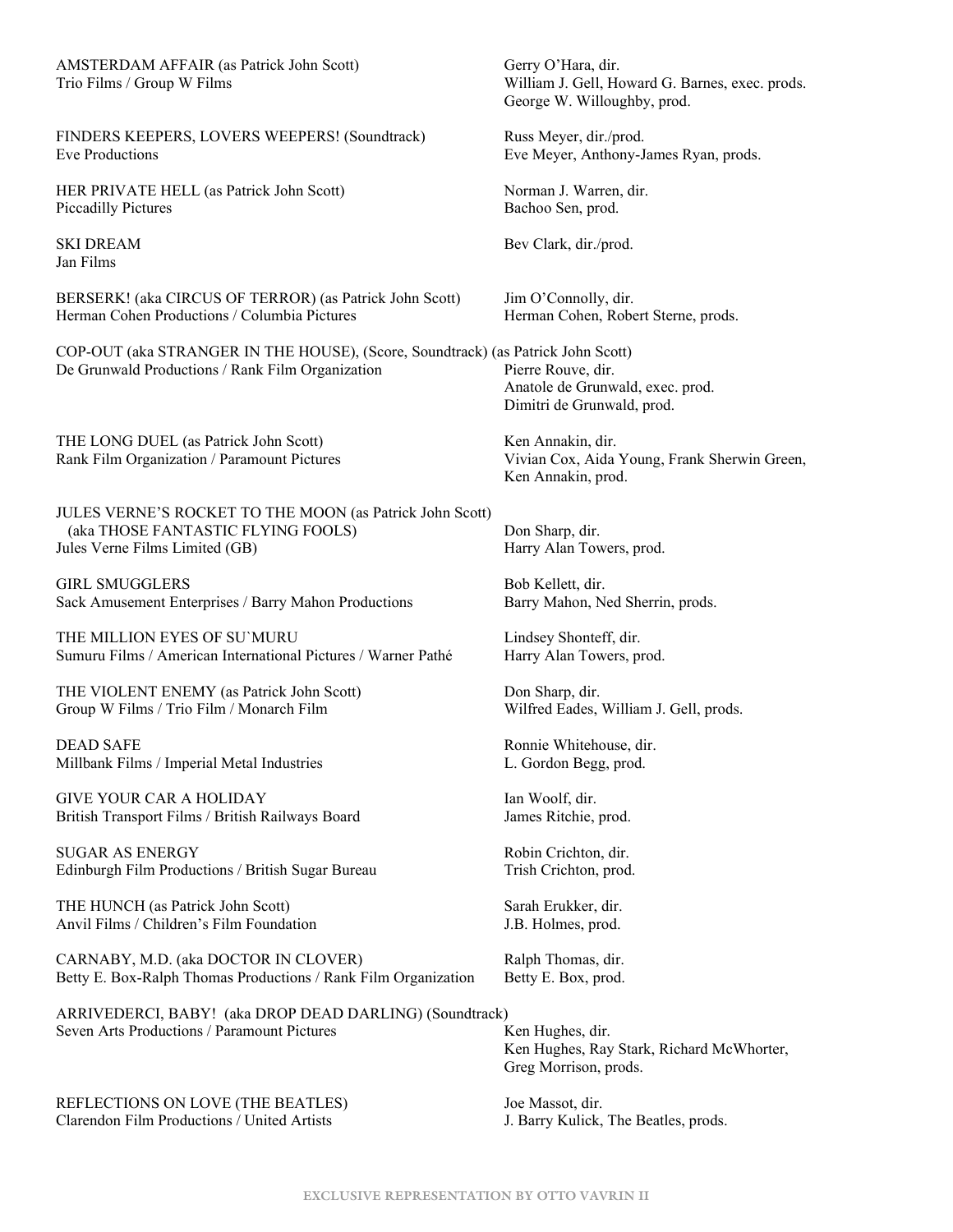World Wide Pictures

SHELLARAMA / PUSH BUTTON GO Richard Cawston, dir. Shell Film Unit / Shell International Petroleum Company Demitri De Grunwald, Roger Good, prods.

DESIGN FOR TODAY Hugh Hudson, dir. Cammell Hudson Associates / Associated British Pathé David Cammell, Lionel Hoare, prods.

SHERLOCK HOLMES: A STUDY IN TERROR James Hill, dir. Compton Films / Sir Nigel Films / Columbia Pictures Herman Cohen, exec. prod.

REPULSION, (Soundtrack) Roman Polanski, dir. Compton Films Gene Gutowski, prod.

HELP! (Soundtrack) Richard Lestor, dir. Walter Shenson Films / United Artists Walter Shenson, prod.

Kenneth Hume Films **Ian McPherson**, prod.

FRAGMENT (Short) Norman J. Warren, dir. Holland Park Film Studios / Mantic Films / Anchor Bay Entertainment Michael Craze, prod.

FERRY 'CROSS THE MERCEY (Soundtrack) Jeremy Summers, dir. Suba Films / United Artists Michael Holden, prod.

UK SWINGS AGAIN (Soundtrack) Frank Gilpin, dir./prod.

IT'S ALL OVER TOWN (Soundtrack) Douglas Hickox, dir. Delmore Film Production / British Lion Film Jacques de Lane Lea, prod.

MY LOVE IS LIKE A ROSE (Soundtrack) Hasse Ekman, dir./prod. Svensk Filmindustri

THE COUNTRY CODE: WHEN IN THE COUNTRY…(Soundtrack) Richard Taylor, dir./prod. Richard Taylor Cartoon Films / BBC

A PRAYER FOR THE DYING (Original Unused Score) Mike Hodges, dir. Samuel Goldwyn Company / MGM Samuel Goldwyn, Jr., Peter Snell, prods.

CLAN OF THE CAVE BEAR (Original Unused Score) Michael Chapman, dir. Warner Bros. Gerald I. Isenberg, prod.

SAINT JACK Peter Bogdanovich, dir.

TO THE ENDS OF THE EARTH\* William Kronick, dir. Armand Hammer Productions

F.W. McConnel

BIRDS AND PLANES Hugh Hudson, dir. VFW-Fokker Herbert Phillips, prod.

SAFEGUARDING WATER AND FOOD SUPPLIES Richard Tyler, prod. Guild Animation / Richard Tyler Cartoons

PIPE BURSTS (Soundtrack) Millbank Films

RIVERSIDE 2000 Peter Bradford, prod.

Michael Klinger, Henry E. Lester, prods.

GO-GO BIGBEAT (Soundtrack) Frank Gilpin, Kenneth Hume, dirs..

Copa del Oro / New World Pictures Roger Corman, George Morfogen, Blaine Novak, prods.

DRAGONFLY P.A. Campbell, dir./prod.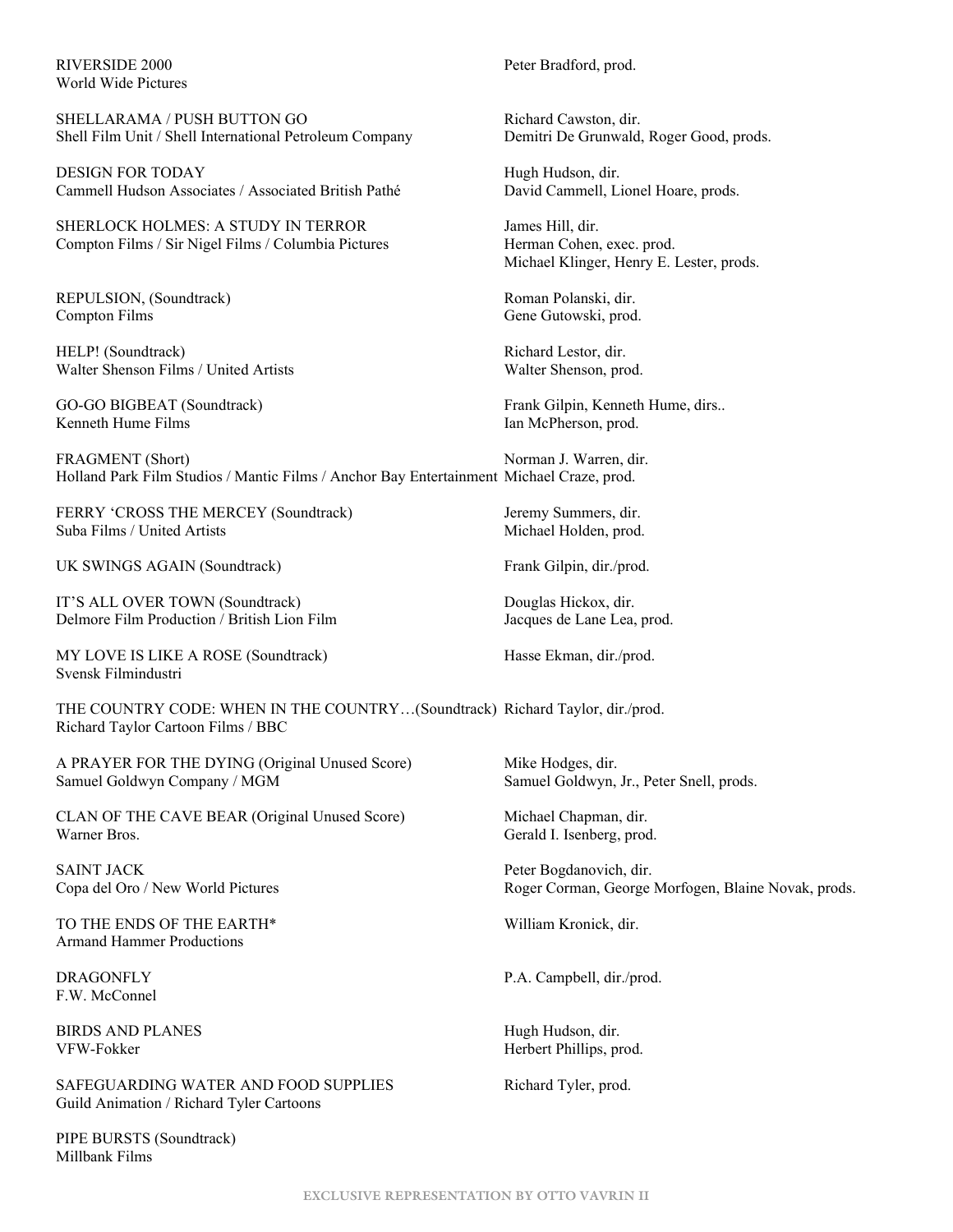BEWARE FOG Millbank Films

#### **MOTION PICTURES – MUSICIAN ONLY (Incomplete List)**

ARABESQUE, Henry Mancini, comp.; Flute, Principal Saxophone ONE WAY PENDULUM, Richard Rodney Bennett, comp.; BRIDGE ON THE RIVER KWAI, Malcolm Arnold, comp.; The Johnny Scott Quintet Piccolo, Flute, Chorus Director (Whistlers) PINK PANTHER, Henry Mancini, comp.; Flute, Principal CHANCE MEETING, Richard Rodney Bennett, comp.; Saxophone Flute, Principal Saxophone REPULSION, Chico Hamilton, comp.; Tenor Sax, Flute CHARADE, Henry Mancini, comp.; Flute, Principal Saxophone TWO FOR THE ROAD, Henry Mancini; Flute, P. Saxophone DR. NO, John Barry, comp.; Principal Saxophone THE WHISPERERS, John Barry, comp.; Flute, P. Saxophone GOLDFINGER, John Barry, comp.; Principal Saxophone (Solo) WILD FOR KICKS, John Barry, comp.; Flute, P. Saxophone GOLDFINGER, John Barry, comp.; Principal Saxophone (Solo) THE IPCRESS FILE, John Barry, comp.; Principal Saxophone THE LION IN WINTER, John Barry, comp.; Flute

#### **VIDEOGAMES**

THE GODFATHER II (Soundtrack) Si Duy Tran, dir. Electronic Arts (EA) Redwood Shores

HARRY POTTER AND THE CHAMBER OF SECRETS (Orchestra Conductor) Electronic Arts / Warner Bros. Interactive Entertainment Colin Robinson, exec. prod.

NINJA COMMANDO (Soundtrack) Tsutomo Maruyama, dir./prod. Alpha Denshi Company / SNK Company of America

#### **TELEVISION – TELEFILMS / MINISERIES / SERIES (\*Emmy Award Recipient)**

Granada Television Christine, Ruth, Phil Craig, prods.

CALL THE MIDWIFE (Soundtrack) Christiana Ebohon, dir. BBC Ann Tricklebank, prod.

THE UMBRELLA ACADEMY (Soundtrack) Various, dirs. Dark Horse Entertainment / Netflix Kevin Lafferty, Sneha Koorse, prods.

ESCAPE AT DANNEMORA (Soundtrack) Ben Stiller, dir. Showtime Networks **Adam Brightman, Lisa M. Rowe, prods.** Adam Brightman, Lisa M. Rowe, prods.

BBC Studios / BBC One

DOM ON THE SPOT (Soundtrack) Alex Hill, Jeremy Rodway, dirs.. Twofour Broadcast / BBC One Nicky Shales, prod.

HOLDING BACK THE YEARS (Soundtrack) Matt Callaghan, dir. BBC Studios / BBC One Darren Chan, Juliette Chantler, prods.

FOOTBALL FOCUS (Soundtrack) Colm Harty, dir. BBC Sport Ian Finch, Liz Thorburn, prods.

BROKEN (Soundtrack) and the set of the Ashley Pearce, dir.

PRIME SUSPECT 1973 (Soundtrack) David Caffrey, dir. ITV Productions Rhonda Smith, prod.

JAZZ CALENDAR, Richard Rodney Bennett; Flute THUNDERBALL, John Barry; Flute, Principal Saxophone

Dan Blackstone, Owen O'Brien, Stuart Whyte, prods.

GRANADA REPORTS (Soundtrack) Tony Prescott, Christine Niccolletti-Squires, dirs.

ARMCHAIR BRITAIN (Soundtrack) Verity Maidlow, Adam Reeve, Lucy Kenwright, dirs. / prods.

LA Productions / BBC Colin McKeown, Donna Malloy, prods.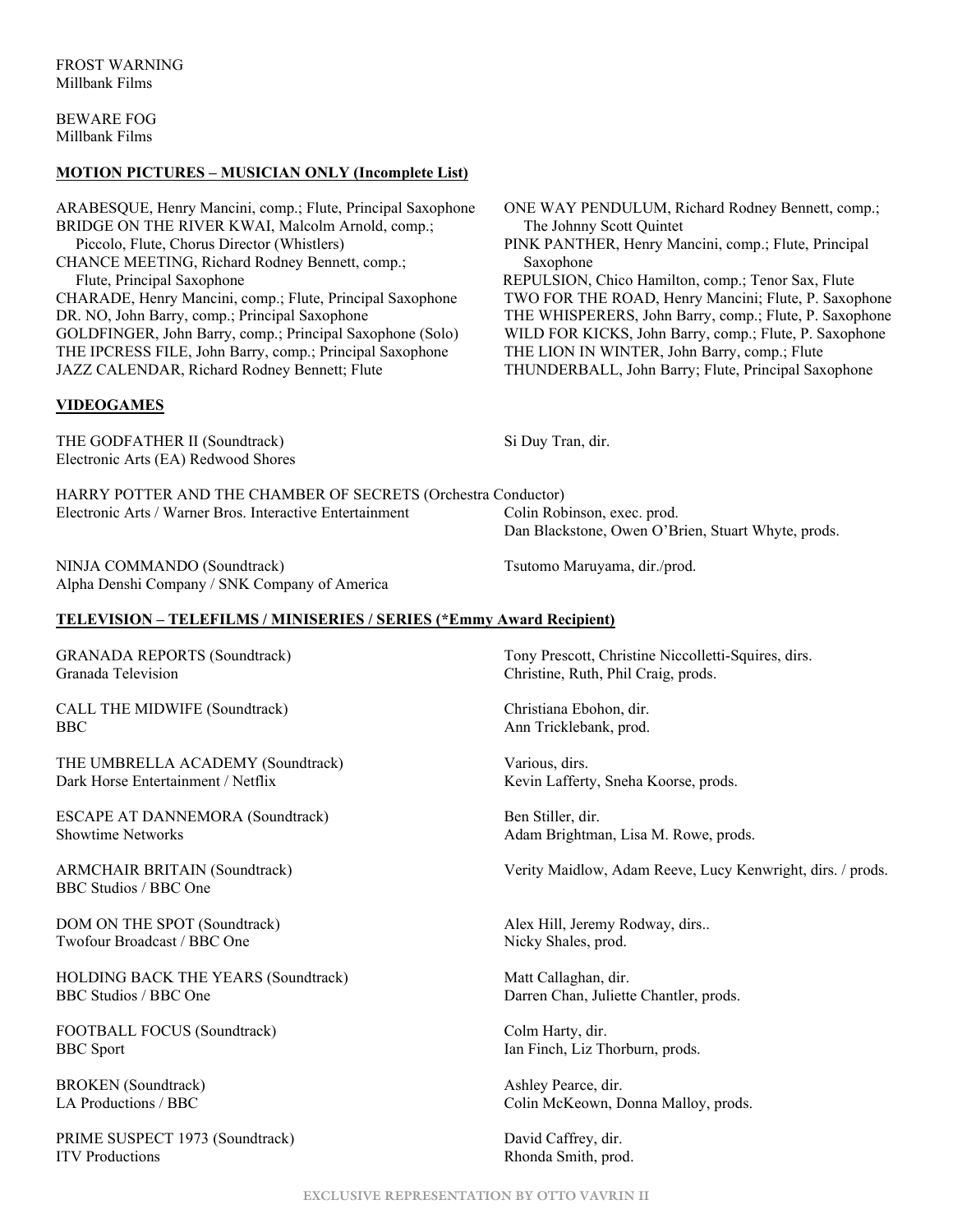DOCTORS (Soundtrack) Karen Kelly, dir. BBC Grainee O'Boyle, prod.

SPONGEBOB SQUAREPANTS (Soundtrack, Multiples) Various, dir. United Plankton Pictures / Nickelodeon Network Donna Castricone, Stephen Hillenburg, prods.

THIS WEEK IN BASEBALL (Theme, Multiples) Major League Baseball Productions **Mitchell Sherr**, prod.

MIKE AND MIKE IN THE MORNING (Soundtrack) Mike Greenburg, Mike Golic, creators ESPN

A TO Z (Soundtrack) Various, dirs.

Herzog & Company

MAD MEN (Soundtrack) Scott Hornbacher, dir.

TOP OF THE POPS: THE STORY OF 1978 (Soundtrack) Dione Newton, dir./prod. BBC

THE ROTH SHOW (Soundtrack) David Lee Roth, prod.

WHITE HEAT (Soundtrack, Multiples) John Alexander, dir. ITV / BBC America Elinor Day, prod.

AMERICAN HORROR STORY (Soundtrack) Various, dirs. Brad Falchuck Teley-Vision / FX Network Brad Falchuck, prod.

EASTENDERS (Soundtrack) Various, dirs.

BROTHERS & SISTERS (Soundtrack) Michael Morris, dir.

SIR JOHN DANKWORTH ON THE BBC (Soundtrack) Andy Dunn, dir. BBC London

NIP/TUCK: BENNY NILSSON (Soundtrack) John Scott, dir. Ryan Murphy Productions / FX Network Ryan Murphy, Sean Jablonski, exec. prods.

20 TO 1: SCENE-STEALING SONGS (Soundtrack) R.P. Sekon, exec. prod. Nine Network Australia

JEFFERSON ANDERSON: VELI (aka PASILA) (Soundtrack) Atte Järvinen, dir. Filmiteollisuus Fine Olli Haikka, Riina Hyytiä

UUTISHUONE (Soundtrack) Lauri Nurkse, dir. Zodiak Finland Oy Tuula Jääskeläinen, prod.

LIFE ON MARS (Soundtrack, Multiples) S.J. Clarkson, dir.

THEY CAME FROM MANCHESTER: FIVE DECADES OF MANCUNIAN POP (Soundtrack) Sasha Duncan, prod. BBC Productions / BBC Four

Le Train / NBC Rashida Jones, Will McCormack, Bill Jones, ex. prods.

THE SIXTIES (Soundtrack) Stephen J. Morrison, Jonathan Buss, Jenny Ewig, prods.

Lionsgate Television / American Movie Classics John Hamm, Blake McCormick, Tom Smuts, prods.

Shelly Toscano, video editor

BBC London Diederick Sander, John Yorke, Brian Kirkwood, exec. prods.

Berlanti Television / ABC Studios Nicole Carrasco, Michael Morris, prods.

Kudos Film & Television / BBC Wales Jane Featherstone, Matthew Graham, exec. prods.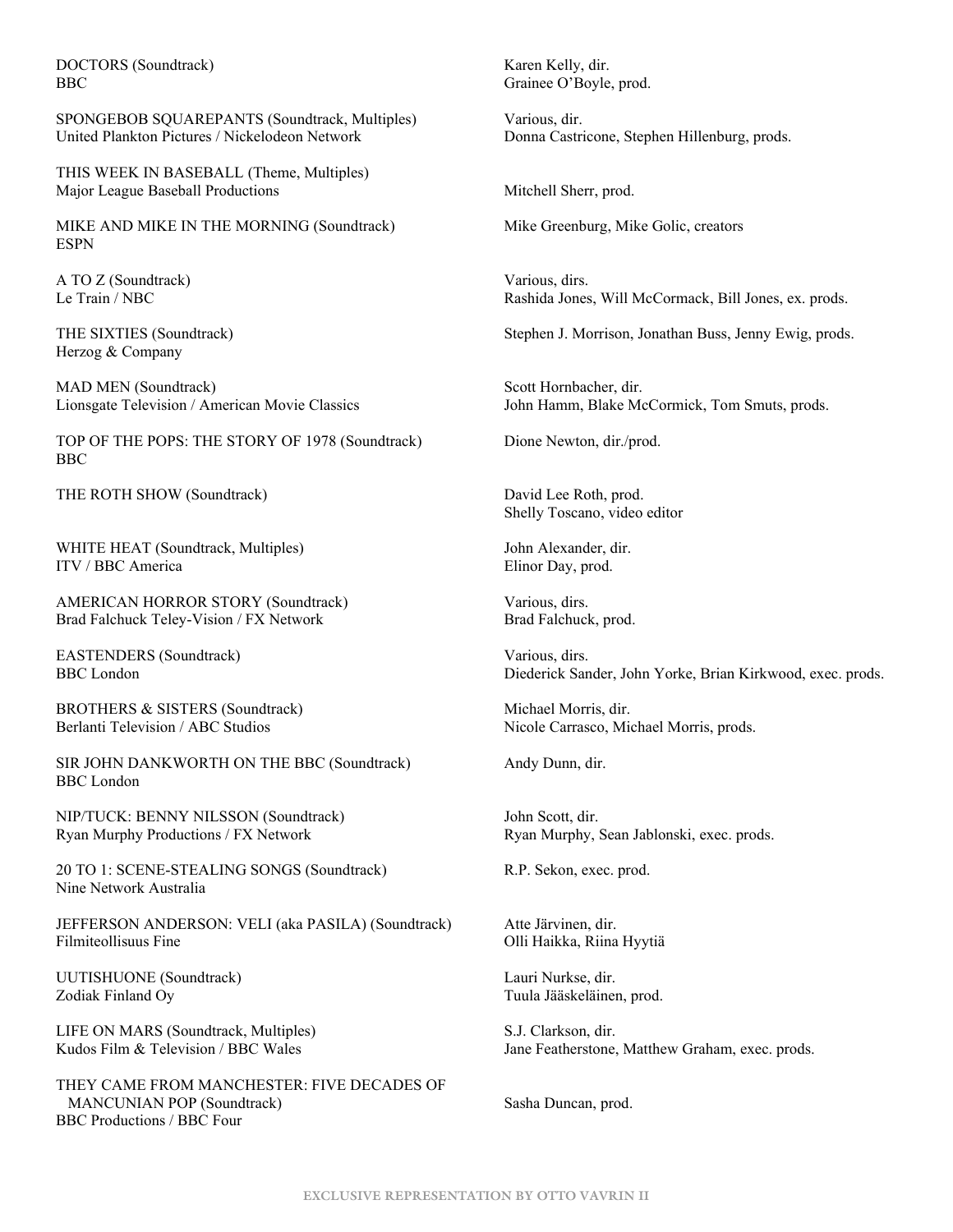MY NAME IS EARL (Soundtrack) Gregory Thomas Garcia, creator 20<sup>th</sup> Century Fox Television / NBC Various, dirs./prods.

Anima Sola Productions Various, dirs./prods.

GILES WEMMBLEY HOGG GOES OFF…TO GLASTONBURY (Soundtrack) Pozzitive Productions / BBC Geoff Posner, dir.

LOST (Soundtrack) Stephen Williams, dir.

LIFE ON MARS (Soundtrack, Multiples) Various, dirs. Kudos Film and Television / AcornMedia Cameron Roach, prod.

NUMB3RS (Soundtrack) Dennis Smith, dir.

ROSEMARY AND THYME (Multiples) Simon Langton, Brian Farnham, dirs. Carnival Films & Theater Limited Brian Eastman, prod.

BURIED SECRETS (Multiples) Joe Wiecha, dir. New Dominion Pictures / Discovery Channel Tom Naughton, prod.

CAMP LAZLO! (Soundtrack) Cartoon Network Studios Joe Murray, prod.

TUESDAY SUSPENSE THEATRE (Soundtrack) Yu Shimamura, dir./prod. Nippon Television Network

PROM QUEEN: THE MARC HALL STORY (Soundtrack) John L'Ecuyer, dir. Canadian Television Fund **Heather Haldane, Mary Young Leckie, prods.** 

I AM ALAN PARTRIDGE (Soundtrack) Armando Iannucci, dir./prod. BBC

100 GREATEST NUMBER ONE SINGLES (Soundtrack) Stuart Maconie, dir. Channel 4 Television (UK) Peter A. Gordon, John Piper, prods.

DIAMOND HUNTERS (Miniseries) Dennis Berry, dir. Global Entertainment Productions Jonas Bauer, Steven North, prods.

HOLLYWOOD ROCKS THE MOVIES: THE EARLY YEARS (1955-1970) (Documentary) (Soundtrack) Edith Becker, Kevin Burns, dirs. Foxstar Productions / Prometheus Entertainment / AMC David Sehring, prod.

KABLAM! (Soundtrack) Frank Gresham, dir.

BAR HOPPING (Soundtrack, featured song, *Tear It Apart*) Steve Cohen, dir. J&J Film Company Edward Oleschak, exec. prod.

GREAT RAILWAY JOURNEYS (Soundtrack) Nicola Colton, dir./prod. BBC London

THE SOPRANOS (Soundtrack) Lorraine Senna, dir.

HEAT VISION AND JACK (Short, Soundtrack) Ben Stiller, dir. Red Hour Films Steve Beers, prod.

BIG LOVE (Soundtrack) Mark V. Olsen, Will Sceffer, creators

David Tyler, prod.

Bad Robot / ABC Television Patricia Churchill, Ra'uf Glasgow, prods.

CBS Paramount Network Television / CBS Barry Shindel, Ridley & Tony Scott, exec. prods.

Flying Mallet Productions / Nickelodeon Network Mary Harrington, Will McRobb, Chris Viscardi, prods.

Jonathan D. Krane, Anson Downes, Linda Favila, prods.

Chase Films / HBO **Allen Coulter, Ilene S. Landress**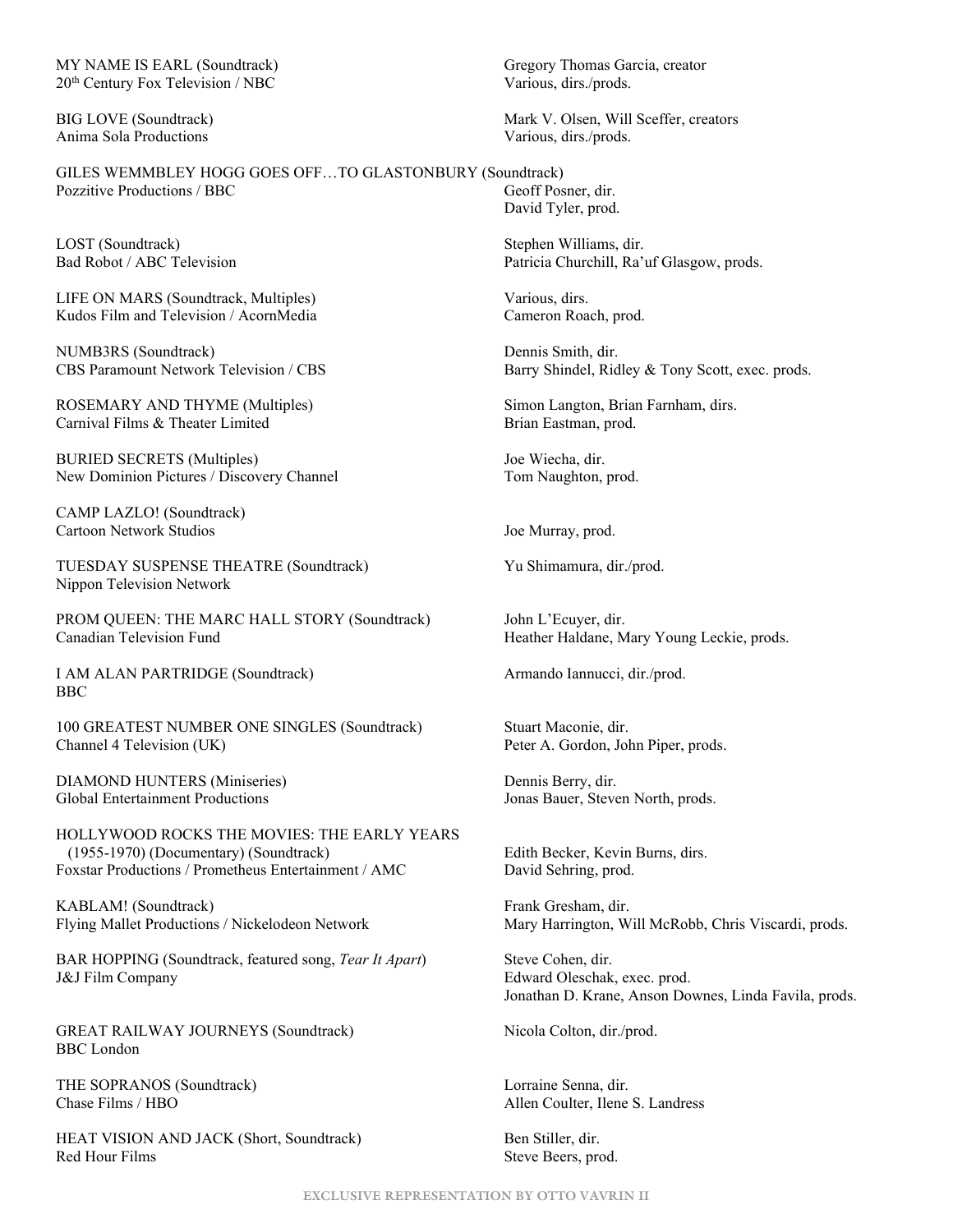CARTOON SUSHI (Soundtrack) Various, dirs.

TOHUWABOHU (Soundtrack) TOHUWABOHU (Soundtrack)

THE MILL ON THE FLOSS Graham Theakston, dir.<br>
Carnival Films (GB) Rebecca Eaton, David N

20,000 LEAGUES UNDER THE SEA Michael Anderson, dir. Hallmark Entertainment Robert Halmi, Sr., exec. prod.

COUSTEAU'S LAKE BAIKAL: BENEATH THE MIRROR Jacques-Yves Cousteau, dir./ prod. Foundation Cousteau / TBS

SCREEN TWO: DEADLY VOYAGE John Mackenzie, dir.<br>Viva Films / BBC / HBO John Mackenzie, dir.<br>George Faber. Danny

COLLINS AND MACONIE'S MOVIE CLUB (Soundtrack) Andy Rowe, dir. ITV / Anglia Television Andrew Collins, Stuart Maconie

THE REN AND STIMPY SHOW (Soundtrack, Multiples) Various, dirs. Games Animation / Nickelodeon Network Vanessa Coffey, David Lipman, exec. prods.

COUSTEAU: MY FIRST 85 YEARS Francine Cousteau, dir.

THE FAMOUS FIVE (Soundtrack) Various, dirs. Portman Productions / ITV Network James Gatward, exec. prod.

ALISTAIR MACLEAN'S DETONATOR II: NIGHT WATCH David Jackson, Michael Steinberg, dir. British Lion Film Corporation / New Line Cinema / USA Pictures Peter Snell, Mike Mihalic, Boris Dmitrovic, prods.

THE ADVENTURES OF PETE & PETE (Soundtrack) Maggie Greenwald, dir. Wellsville Productions / Paramount Home Entertainment Chrales Darby, prod.

COUSTEAU'S REDISCOVERY OF THE WORLD II (Multiples) Mose Richards, dir. Foundation Cousteau / TBS Jane Lippman, Richard Moses

NOEL'S CHRISTMAS PRESENTS (Soundtrack) Guy Freeman, dir. BBC London Michael Leggo, prod.

WITCHCRAFT (Miniseries) Peter Sasdy, dir. BBC / 20<sup>th</sup> Century Fox Carol Parks, prod.

STARS IN THEIR EYES (Soundtrack) Various, dirs..

BLOOD ROYAL: WILLIAM THE CONQUEROR Peter Jeffries, dir. Britannic Film and Television **Peter Snell**, prod.

COUSTEAU'S REDISCOVERY OF THE WORLD I (Multiples) Mose Richards, dir. Foundation Cousteau / TBS Jane Lippman, Richard Moses

RED KING, WHITE KNIGHT Geoff Murphy, dir.

DNA Productions / MTV Abby Terkuhle, Peter Gustafsson, prods.

Cumberland Film Nicki Schwab, Tatjana Nikitsch, Robert Opratko, prods.

Rebecca Eaton, David M. Thompson, exec. prods. Brian Eastman, Laura Julian, prods.

John Davis, Joe Wiesenfeld, prods. SCREEN TWO:

George Faber, Danny Glover, Franc Roddam, exec. prod. John Goldschmidt, Bradley Adams, prods.

Foundation Cousteau / TBS Jacques-Yves Cousteau, Pat Mitchell, exec. prod.

Sidney Hayers, Don Leaver, prods.

Granada Television / ITV **Jane Macnaught, Matthew Cleary, Kieron Collins, prods.** 

Citadel Entertainment / HBO David R. Ginsburg, Endre Sik, exec. prods. John Kemeny, Jeffrey Sudzin, prods.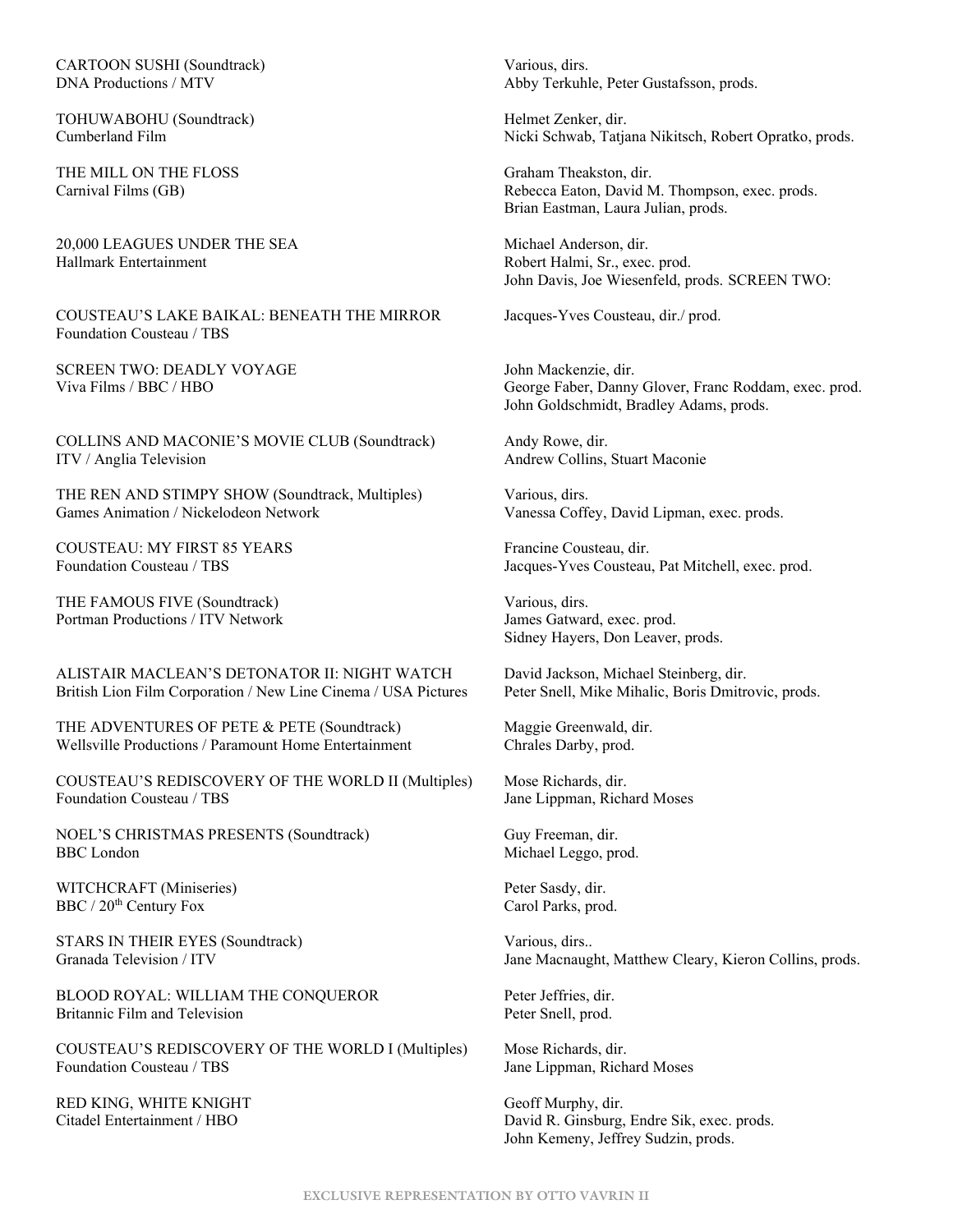CHEERS (Soundtrack, Multiples) James Burrows, dir.

ENDING UP Peter Sasdy, dir.

TALES OF THE UNEXPECTED (Soundtrack) John Glenister, dir. Anglia Television **Anglia Television John Rosenberg**, prod.

THE WORLD ABOUT US (Multiples) Jane Goodall, dir. Marshall Flaum Productions / Metromedia Marshall Flaum, exec. prod.,

CLASSIC GHOST STORIES (Soundtrack) David Bell, dir. BBC Angela Beeching, prod.

FIRST AMONG EQUALS (Soundtrack) John Gorrie, dir. BBC Mervyn Watson, prod.

NATURE (Multiples) Malcolm Penny, dir./prod. Oxford Scientific Film / Anglia Television

MASTERPIECE THEATRE: LORD MOUNTBATTEN- THE LAST VICEROY (Miniseries) Brent Walker PLC / Aquarius TV Tom Clegg, dir.

HAREM William Hale, dir. Highgate Pictures / New World Television Martin Manulis, exec. prod.

AMAZON: SNOWSTORM IN THE JUNGLE Jean-Paul Cornu, dir. Foundation Cousteau / TBS Jean-Michel Cousteau, Mose Richards, prods.  *Cine Golden Eagle Award Recipient*

\$50,000 A MINUTE (Theme) Bob Stewart, prod. Bob Stewart Productions

NFL CRUNCH COURSE (Soundtrack) Steve Sabol, dir./prod. NFL Films

COUSTEAU'S AMAZON (10 One-Hour Episodes) Jacques-Yves Cousteau, dir./prod. Foundation Cousteau / TBS

PRISONER: CELL BLOCK H (Soundtrack, Multiples) Various, dirs. Fremantle Corporation / BBC Ian Bradley, Godfrey Philip, Reg Watson, prods.

ALFESCO (Soundtrack) Stuart Orme, dir.

NATIONWIDE (Theme Music, Multiples, Soundtrack) Various, dirs./prods. BBC

ACCOUNTS (Soundtrack) Michael Darlow, dir. Channel Four Television Tom Sachs, prod.

HAVE I GOT YOU...WHERE YOU WANT ME (Multiples) Ronnie Baxter, dir./prod. Granada Television

DALLAS (Multiples) Various, dir.

Charles/Burrows/Charles Productions / NBC Network Glen Charles, James Burrows, Les Charles, exec. prods.

Thames TV (GB) / PBS Lloyd Shirley, exec. prod. Peter Sasdy, prod.

George A. Walker, exec. prod. Judith de Paul, Mark Cassidy, prods.

Michael Dryhurst, Joel B. Michaels, Frank Doelger, Helen Verno, prods.

Granada Television Sandy Ross, John G. Temple, prods.

Lorimar Television / CBS Leonard Katzman, Lee Rich, Philip Caprice, prods.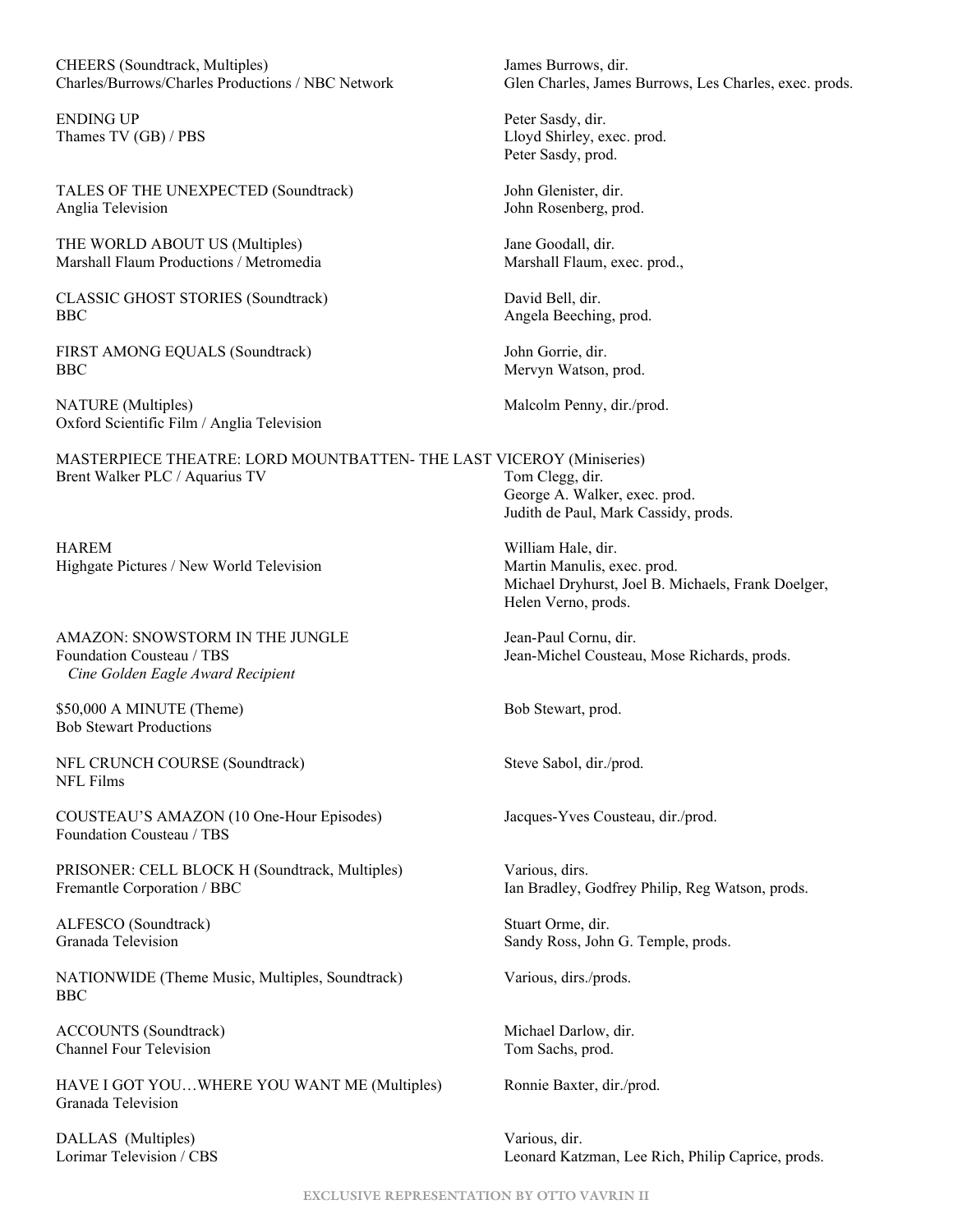THE TREACHERY GAME: PART I, II & III Ken Hannam, dir. BBC Scotland / E! Entertainment Television Bob McIntosh, prod.

THE HOSTAGE TOWER Claudio Guzmán, dir.

ASSASSINATION RUN: PART I, II & III (Miniseries) Ken Hannam, dir. BBC Scotland / E! Entertainment Television Bob McIntosh, prod.

THE JACQUES COUSTEAU ODYSSEY (Multiples) Jacques-Yves Cousteau, dir. Foundation Cousteau / PBS Jacques-Yves Cousteau, Philippe Cousteau, prods.

THE RETURN OF THE SAINT (Multiples) Various dirs. Incorporation Television Company (ITC) Robert S. Baker, exec. prod.

THE SWEENEY (Soundtrack, Multiples) Various Euston Films / Fremantle International Ted Childs, Anthony Spinner, prod.

TOP OF THE POPS: THE STORY OF 1978 (Soundtrack) Dione Newton, dir./prod. BBC

COME BACK, MRS. NOAH (Multiples) Bob Spiers, dir. BBC David Croft, prod.

LITTLE VIC (Six-Part Miniseries)\* Harvey Herman, dir. ABC Danny Wilson, Prod.

COUSTEAU: THE MISSISSIPPI Jacques-Yves Cousteau, dir.

THE OUINNS Daniel Petrie, dir. Daniel Wilson Productions / ABC Daniel Wilson, prod.

CANDID CAMERA (Soundtrack, Multiples) Adam Hill Gilbert, Ronnie Baxter, dirs. ABC Television **Allen Funt, Peter Dulay, prods.** Allen Funt, Peter Dulay, prods.

NOUVELLES DE HENRY JAMES: L' AUTEUR DE BELTRAFFIO Tony Scott, dir. Scott Free Enterprises / Techisonor Production Stephen Bayly, prod.

COUSTEAU: OASIS IN SPACE (Multiples) Jean-Paul Cornu, dir.

BARETTA Charles R. Rondeau, dir. Roy Huggins-Public Arts Productions / ABC Stephen J. Cannell, Frank Dandridge, prods.

"MIDWEEK" NEWS MAGAZINE (Multiples) Ned Sherrin, dir. BBC

MOVIN' ON Richard Newton, dir. D'Antoni/Weitz Productions / NBC Joseph Gantman, prod.

MONTY PYTHON'S FLYING CIRCUS (Soundtrack) John Howard Davies, dir./prod. BBC

RYAN (Soundtrack) Various, dirs.

HOMICIDE (Soundtrack) Ian Bennett, dir.<br>
Crawford Productions Peter Schreck. p

Jerry Leider Productions / CBS Simona Benzakein, Jerry Leider, exec. prods. Burt Nodella, Peter Snell, Joel Monwood, prods.

Foundation Cousteau / PBS Jacques-Yves Cousteau, Philippe Cousteau, prods.

Foundation Cousteau / TBS Jacques-Yves Cousteau, Jean-Michel Cousteau, prods.

Crawford Productions Terry Stapleton, exec. prod.

Peter Schreck, prod.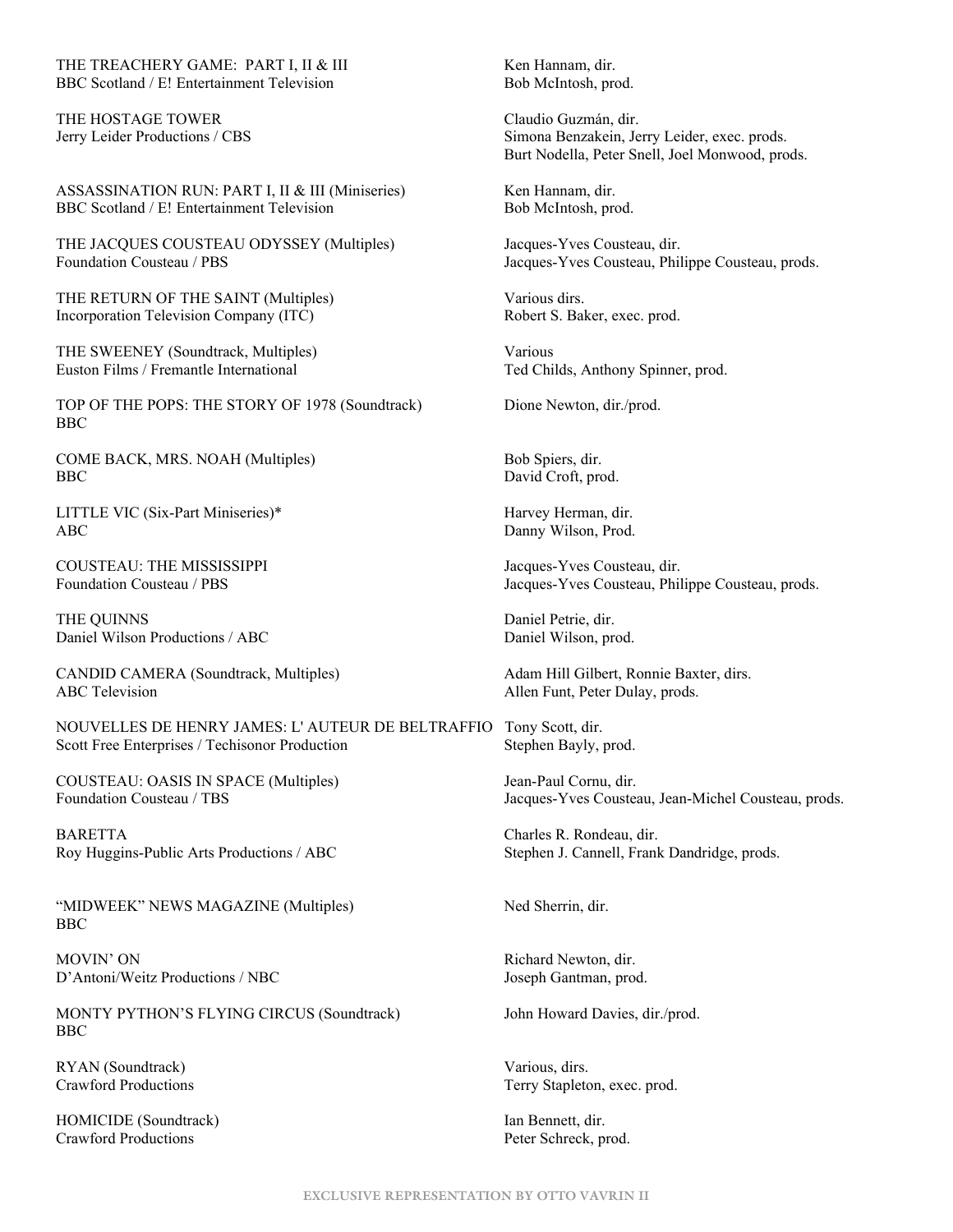#### MR. SHEPARD & MR. MILNE Andrew Holmes, dir./prod. Andrew Holmes Productions

THE MONDAY NIGHT MOVIE QUIZ (Theme, Multiples) Des Sissons, dir. BBC London John Buttery, prod.

JANE GOODALL AND THE WORLD OF ANIMAL BEHAVIOR Baron Hugo van Lawick, dir. BBC Marshall Flaum, exec. prod.

CILLA (Soundtrack) Michael Hurll, prod. BBC

TEDDY EDWARD (Animation, Multiples) Howard Kennett, dir.

BBC Jane Goodall, prod.

SUGAR RAY ROBINSON: POUND FOR POUND (Soundtrack, Main & End Titles) Bill Cayton-Jim Jacobs Productions / Thames Television Jim Jacobs, dir., Bill Cayton, prod.

POP GO THE SIXTIES! (Theme, Soundtrack) Stanley Dorfman, dir. BBC Johnnie Stewart, prod.

JOURNEY TO THE UNKNOWN (Multiples) Various, dirs.<br>
Hammer Film Productions / 20<sup>th</sup> Century-Fox TV / ABC TV Joan Harrison, exec. prod. Hammer Film Productions / 20<sup>th</sup> Century-Fox TV / ABC TV

THE GUMBY SHOW (Soundtrack) Art Clokey, dir./prod. Clokey Productions / NBC

BBC Peter Bryant, prod.

EIKAN PUMPU (Soundtrack) Marja Eskolin, dir./prod. Yleisradio (YLE)

HALLELUJAH! (Multiples) Jeff Milland, dir. ABC Weekend Television (UK) Ben Churchill, prod.

AMERICAN BANDSTAND (Soundtrack) Dick Clark, prod. Dick Clark Productions

BBC One

SHINDIG (Soundtrack, Multiples) Various, dirs.

A SORT OF PARADISE Alan Whicker, dir. BBC One Kevin Billington, prod.

UNDERMIND (Soundtrack) Bill Bain, dir. ABC Weekend Television and ABC Weekend Television and ABC Weekend Television

PRESENTING JOHNNY MATHIS (Special Arranger, Soundtrack) Yvonne Littlewood, prod. BBC

THE ROYAL VARIETY PERFORMANCE 1964 (Soundtrack) Duncan Wood, dir. British Broadcasting Corporation Bernard Delfont, prod.

Jane Goodall, James Hill, Bill Travers, prods.

Q3 London / BBC Michael Grafton-Robinson, Mollie Matthews, Patrick Matthews, prods.

WILD DOG IN AMERICA Baron Hugo van Lawick, dir.

Anthony Hinds, prod.

DR. WHO (Soundtrack, Multiples) Douglas Camfield, Morris Barry, dirs.

HOT TO HANDLE Max Morgan Witts, dir./prod.

ABC Jack Good, Dean Whitmore, prods.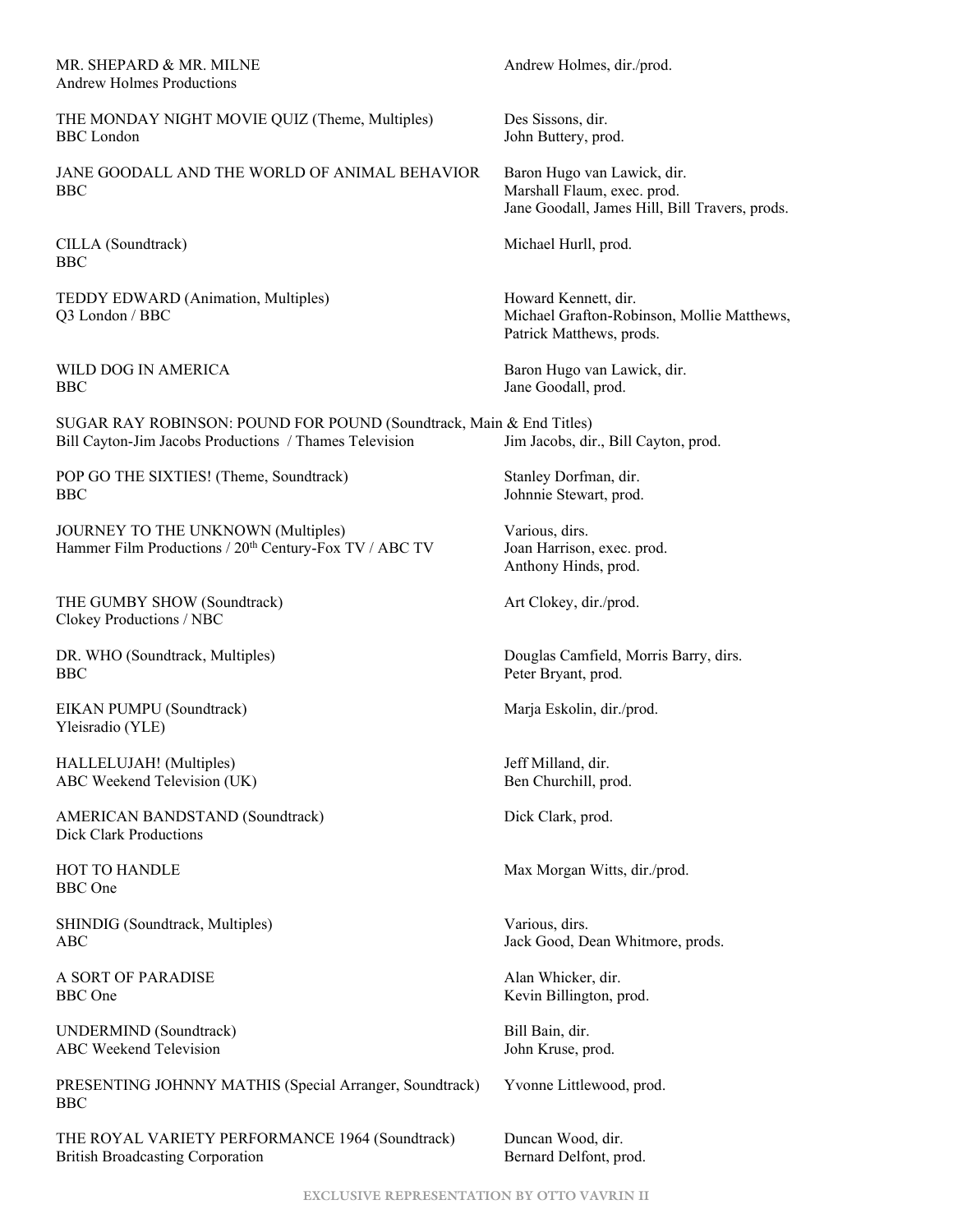| READY, STEADY, GO! (Soundtrack)   |
|-----------------------------------|
| Associated-Rediffusion Television |

THE EUROVISION SONG CONTEST (Soundtrack) Poul Leth Sørensen, dir. European Broadcasting Union

A SONG FOR EUROPE (Soundtrack) Yvonne Littlewood, dir. European Broadcasting Union / BBC Harry Carliele, prod.

PATHFINDERS IN SPACE (Soundtrack) Guy Verney, dir. ABC Weekend Television Sydney Newman, prod.

SUPER BOWL HIGHLIGHTS – VI, IX, X, XIV, XV (Soundtrack, Multiples) NFL Films Ed Sabol, exec. prod.

ABC EVENING NEWS WITH HARRY REASONER (Theme, 1975) Various, dirs./prods. ABC Television

#### **TELEVISION – MUSICIAN ONLY (Incomplete List)**

CANDID CAMERA, Bill Bramwell, comp.; Piccolo FARMHOUSE KITCHEN, Reg Wales, comp.; Flute AROUND THE WORLD OF MIKE TODD, Manny Albam, comp.; Flute STINGRAY, Barry Gray, comp.; Flute, Saxophone (Multiples)

FIREBALL XL5, Barry Gray, comp.; Flute, Saxophone (Multiples) THE BALLOON AND THE BARON, Patrick Dowling, comp.; Flute SUPERCAR, Barry Gray, comp.; Flute, Saxophone (Multiples) THE AVENGERS, John Dankworth, comp.; Flute, Piccolo (Multiples)

#### **MOTION PICTURES AND TELEVISION – APPEARING AS HIMSELF**

| JOHN SCOTT INTERVIEWED BY JON BURLINGAME<br>Film Music Foundation                        | Patrick Ross, prod.                                           |
|------------------------------------------------------------------------------------------|---------------------------------------------------------------|
| CHRISTOPHER GUNNING: CHRISTOPHER'S MUSIC (Documentary)<br>Wintershine Productions        | Diane Kern, dir./prod.                                        |
| MÚSICA DE CINE (Video Documentary)<br>Canal + España                                     | Fourth International Conference of Film Music<br>Ubeda, Spain |
| JAZZ BRITANNIA (Performance)<br><b>British Broadcasting Corporation</b>                  | Mark Connelly, dir.<br>Chris Rodley, prod.                    |
| SUBTERRANEAN UNIVERSE: MAKING INSEMINOID (Video Documentary)<br>Anchor Bay Entertainment | Norman J. Warren, prod.                                       |
| LOVE YOU MADLY: A SALUTE TO DUKE ELLINGTON<br><b>BBC</b> Television                      | Terry Henebery, dir./prod.                                    |
| JAZZ SCENE AT THE RONNIE SCOTT CLUB<br><b>British Broadcasting Corporation</b>           | Terry Henebery, dir./prod.                                    |
| THE COOL OF THE EVENING<br>BBC 2 Films                                                   | David Keeley, dir./prod.                                      |
| A JAZZ CALENDAR (Performance)<br><b>BFI</b> Video                                        | Edmee Wood, prod.                                             |
| FRIEDRICH GULDA EUROJAZZ ORCHESTRA LIVE<br>Sascha-Verleih Film                           | Karl Schwetter, prod.                                         |

Various, dirs.. Francis Hitching, Elkan Allan, Vicki Wickham, prods.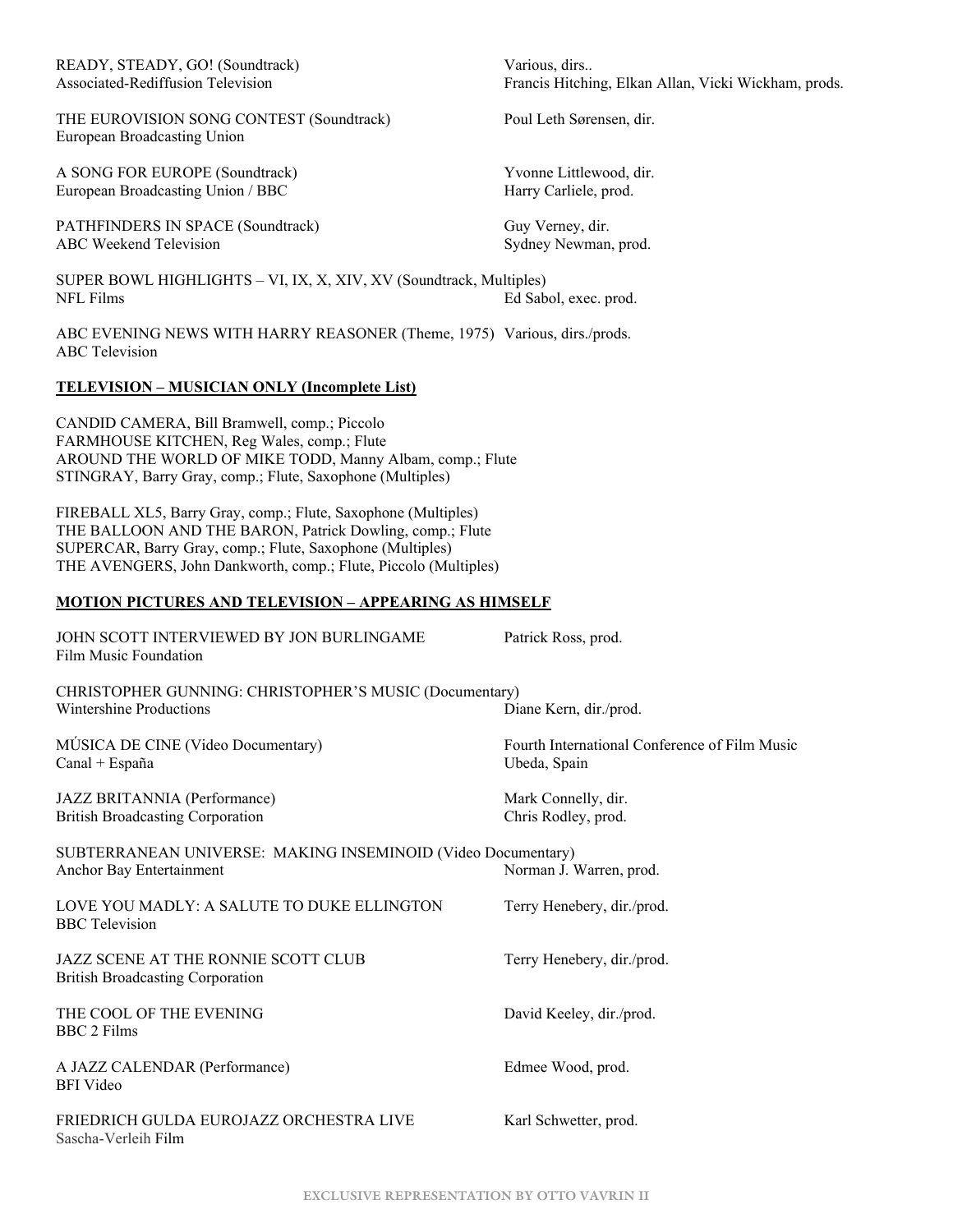#### WORDS AND MUSIC **Edward Joffe**, dir./prod. Grampian Television / ITV

| NDR JAZZ WORKSHOPS, Nos. 35, 36, 39, 40 (Performance & Soundtrack)<br>Norddeutscher Rundfunk           | Rolf Leibermann, Hans Gertburg, Michael Naura, prods.                     |
|--------------------------------------------------------------------------------------------------------|---------------------------------------------------------------------------|
| JAZZ 625 (Performance, The Johnny Scott Quintet, Multiples)<br><b>British Broadcasting Corporation</b> | Terry Henebery, dir./prod., Robin Scott, dir.<br>Yvonne Littlewood, prod. |
| AROUND SEVEN (Telefilm) (Performance)<br><b>British Broadcasting Corporation</b>                       | Nick Burrell-David, dir.                                                  |
| SOFT LIGHTS AND SWEET MUSIC (Performance)<br><b>British Broadcasting Corporation</b>                   | Yvonne Littlewood, dir./prod.                                             |
| MUSIC SHOP (Performance)<br>Associated Television (ATV)                                                | Teddy Johnson, dir./prod.                                                 |
| DISCS-A-GO-GO (Performance, The Johnny Scott Quintet)<br>Television Wales & West (TTW)                 | John Scriminger, dir.<br>Chris Mercer, Peter Dulay, prods.                |
| ALL NIGHT LONG (Alto Sax and Flute [as Johnny Scott])<br>The Rank Organisation / Colorama Features     | Basil Dearden, dir.<br>Micheal Relph, Bob Roberts, prods.                 |
| DRUMBEAT (Performance, Multiples)<br><b>British Broadcasting Corporation</b>                           | Stewart Morris, dir./prod.                                                |
| THE SUNDAY BREAK (Performance)                                                                         | Various, dirs.                                                            |

#### **CLASSICAL WORKS**

#### **ORCHESTRA**

*20,000 Leagues Under the Sea,* Symphonic Suite from the Motion Picture *Concerto for Guitar and Orchestra, The Celtic Kingdoms*, 3 Movements *Concerto for Saxophone and Orchestra Colchester Symphony*, *5 Movements Concerts pour l'Aventure, Les Plus Belles Musiques de Film, Festival Jules Verne*

ABC Television UK Ben Churchill, prod.

*Death of Indian Nations* for Percussion and Orchestra, 4 Movements *Devil's Island, Suite for Orchestra Double Trumpet Concerto The Final Countdown,* Symphonic Suite from the Motion Picture *Greystoke: The Legend of Tarzan Lord of the Apes,* Symphonic Suite from the Motion Picture

*King Kong Lives,* Symphonic Suite from the Motion Picture *L'Homme qui s'en Vola au Desous de la Mer* for Narrator and Chamber Orchestra World premiere at the Jules Verne Festival 2001, narration and dialogue by Barry Michlin *Moonflight un Voyage Symphonique de Jules Verne à Apollo XI,* for Large Orchestra. Symphony based on Georges Méliès' film, "A Trip to the Moon" (1902), in honor of the 40<sup>th</sup> Anniversary of the first Moon Landing *Odyssey of the Belem,* 4 Symphonic Tableaux *Pasadena Symphony*

*The Queen's Garden,* Suite for Flute, Viola, Harp, Harpsichord and String Orchestra *Rocket to the Moon,* Symphonic Suite from the Motion Picture *The Secret World of French Guinéa,* Symphonic Suite *The Shooting Party,* Symphonic Suite from the Motion Picture *Symposium for Jazz Orchestra* based on "The Symposium of Plato"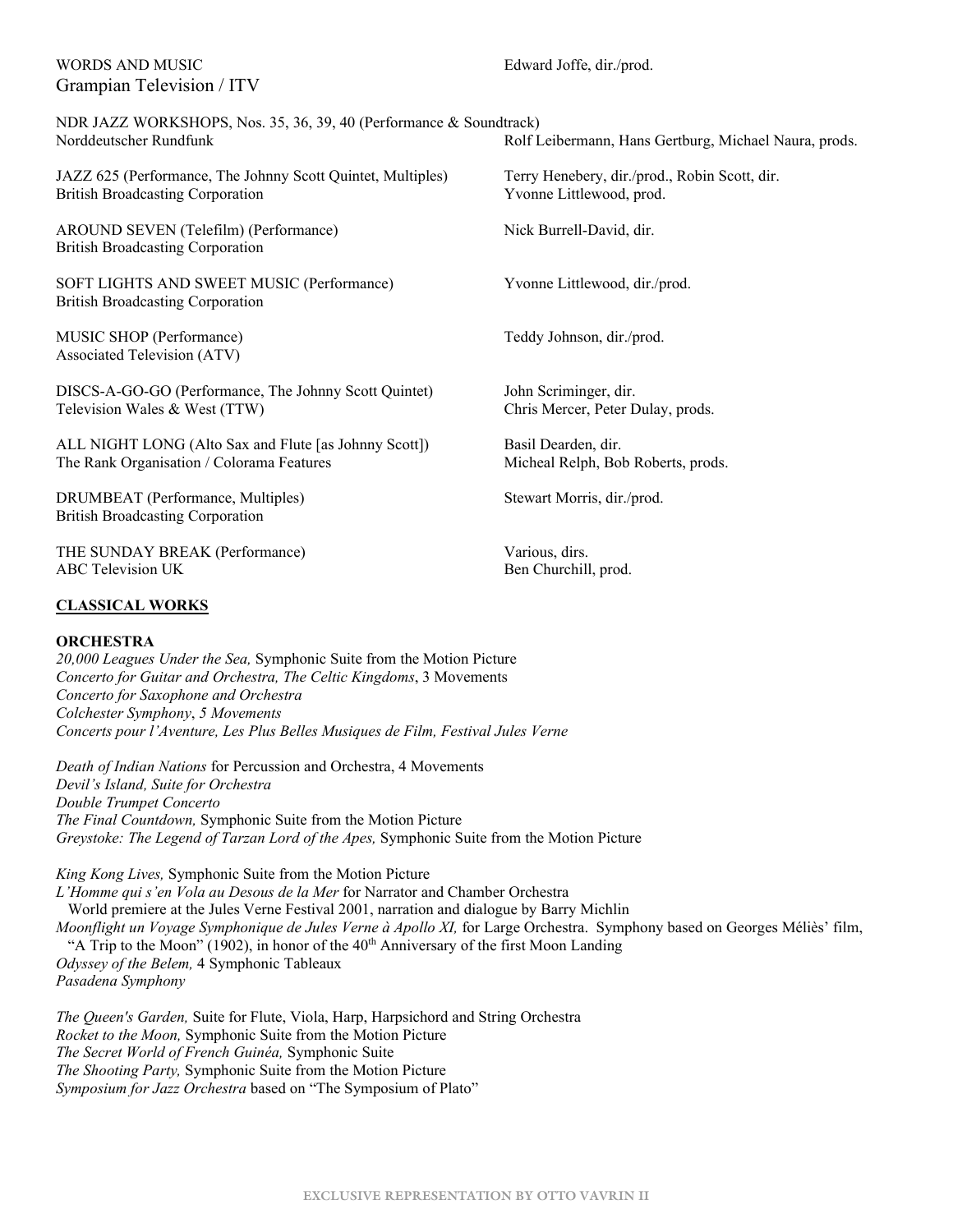#### **CHAMBER**

*1st String Quartet, "The Mystic Tie,"* 3 Movements *1st Saxophone Quartet, "A Week in October" 2nd String Quartet, "Southwestern Landscapes,"* 4 Movements *2nd Saxophone Quartet*, 4 Movements *3rd String Quartet, "Amazon Waters,"* 4 Movements *1st Clarinet Quintet,* 4 Movements

*An Inhabitant of Carcosa* for Narrator and Chamber Ensemble<br>*Concerto for Two Trumpets and Chamber Orchestra House of Shadows*, Suite for French *House of Shadows, Suite for French Horn, Violin and Piano Dr. Jekyll & Mr. Hyde* for Chamber Orchestra *In Arcadia* for Flute and String Quartet, 3 Movements

*Moonflight un Voyage Symphonique de Jules Verne à Apollo XI,* for Chamber Orchestra *A Study for Jazz Quintet*, Suite in 3 Movements for Flute, Cello and Guitar *Variations* for Oboe and Piano *Oceanic Sketches* for String Quintet and Wind Quintet (Tentet), 4 Movements *Oceanic Sketches* for Chamber Ensemble

#### **BALLET**

*Cain and Abel,* for Flute, Trumpet, Timpani and Organ *Orpheus and Euridice Wind in the Willows* for 13 Wind Instruments

#### **OPERA**

*Twilight Beguine* for Chamber Orchestra; Libretto by Barry Michlin

#### **CONDUCTING ENGAGEMENTS (Incomplete List)**

| London Philharmonic Orchestra   | Munich Symphony Orchestra                 | Royal Philharmonic Orchestra    |
|---------------------------------|-------------------------------------------|---------------------------------|
| Berlin Radio Symphony Orchestra | London Symphony Orchestra                 | Prague Film Orchestra           |
| Philharmonia Orchestra (London) | Slovak Radio Symphony Orchestra           | <b>BBC</b> Concert Orchestra    |
| El Paso Symphony Orchestra      | Ljubljana Radio Orchestra                 | Budapest Opera Orchestra        |
| Graunke Symphony Orchestra      | Prague Philharmonic                       | Hungarian State Opera Orchestra |
| Hollywood Symphony Orchestra    | Orchestra du Festival Jules Verne (Paris) |                                 |

#### **PERFORMING ENSEMBLES (Incomplete List)**

| John Scott Trio                                                              | The Hollies               | The Beatles                   | Gerry and the Pacemakers    |  |
|------------------------------------------------------------------------------|---------------------------|-------------------------------|-----------------------------|--|
| Johnny Scott Quintet                                                         | John Dankworth Orchestra  | Nirvana                       | Freddy and The Dreamers     |  |
| Johnny Scott Quartet                                                         | The Scott Kinsey Sound    | Philomuisca of London         | Eric Burdon and The Animals |  |
| Johnny Scott Octet                                                           | Ted Heath Orchestra       | London Jazz Orchestra         | Kenny Baker and His Rhythm  |  |
| The Scottmen                                                                 | <b>Bob Efford Quintet</b> | <b>Billy Martin Orchestra</b> | Johnny Dankworth            |  |
| The Scottmen Plus                                                            | Vic Ash Sextet            | Art Ellefson Quartet          | Norman Burns Quintet        |  |
| Johnny Scott Group                                                           | Centre 42 Big Band        | Robert Farnon Orchestra       | Roger and His Orchestra     |  |
| John Scott's Koool Kats                                                      | Ken Moule Music           | <b>BBC</b> Light Orchestra    | The Julian Bream Consort    |  |
| John Bassett and His Band                                                    | Original Brasso Band      | Frank Sterling Big Band       | Scott Kinsey Sounds         |  |
| Steve Race Orchestra                                                         | Ted Heath Orchestra       | Vic Lewis Orchestra           | Lansdowne Jazz Group        |  |
| Reg Wale Quintet of Modern Jazz<br>Eddie Thompson Trio, Quintet and Ensemble |                           |                               |                             |  |

Tubby Hayes Trio, Octet and Orchestra Woody Herman's Anglo-American Herd John Barry Seven and Orchestra

#### **NOTEWORTHY**

 John Scott led two jazz bands during the sixties: The Johnny Scott Quintet and The Johnny Scott Trio. The former consisted of himself on flute, Duncan Lamont (saxophone), David Snell (harp), Barry Morgan (drums) and Arthur Watts (bass); the latter, Scott, Lamont and Snell.

 *Melody Maker*, the premier British Pop music paper of the 20<sup>th</sup> Century (1926-2000), issued an annual Jazz poll. In the 60s, John was ranked as the "Best Flute Player" for six consecutive years, and among the top three for a ten-year period.

In 1964, British architect Theo Crosby commissioned distinguished British photographer Roger Mayne, to prepare what was to become a pioneering, photographic installation entitled "The British at Leisure." Mayne was renowned for his pictures depicting London in the 1950s and 60s. The installation premiered at the Milan Triennale XIII, and featured 310 color images projected on five screens to a commissioned Jazz score by noted Jazz composer and musician, Johnny Scott. The Milan Triennale awarded both Mr. Mayne and Mr. Scott for this most significant work.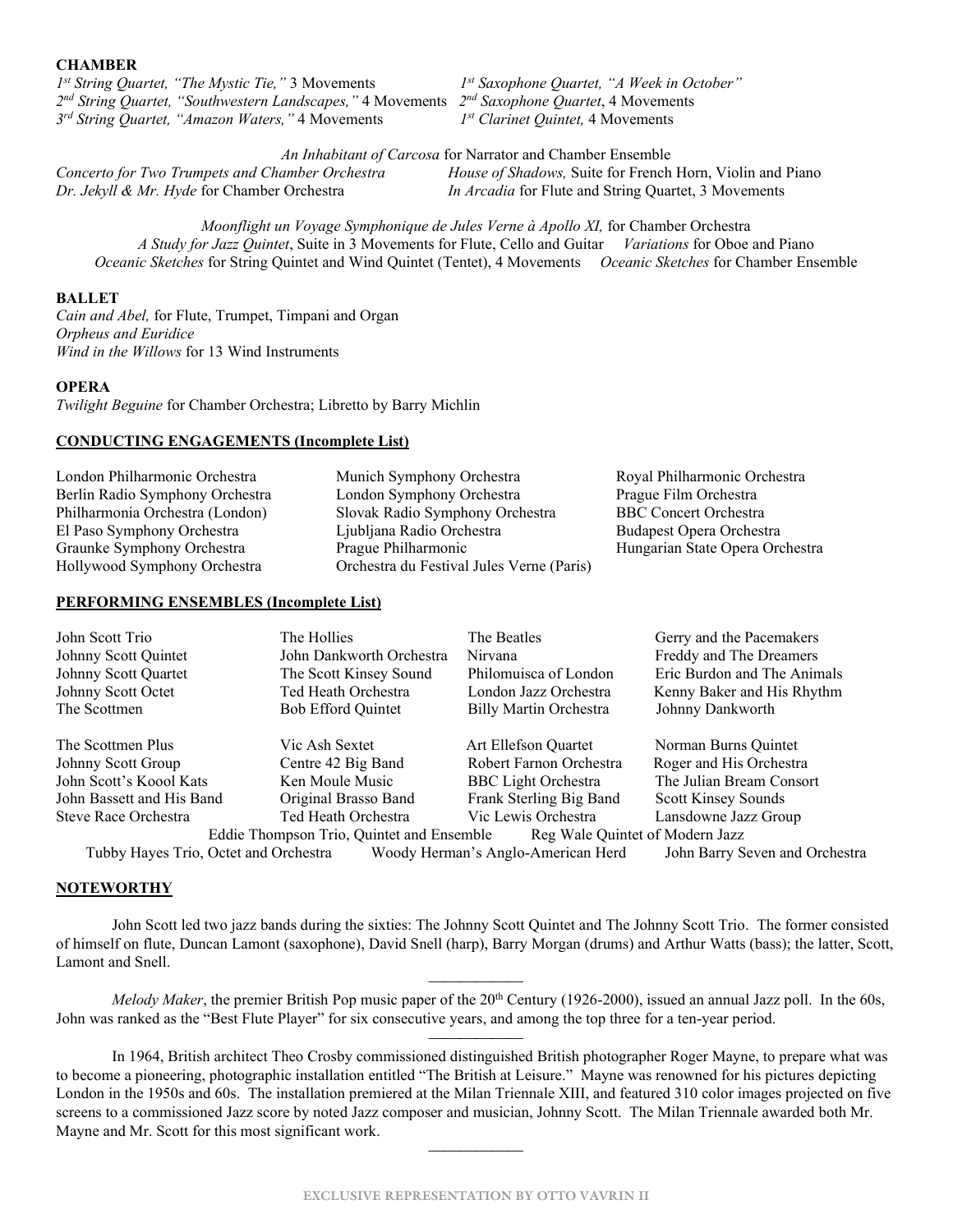In the early 60s, Aberdeen, Scotland, was a hotbed for singers and groups performing live at The Capitol, The Palace and The Beach Ballroom. The Rolling Stones performed where the ticket price ranged from five to 15 shilling, and the program cost a pound six shilling. People listened to big name bands such as Manfred Mann at The Palace, and The Beatles performing at The Beach Ballroom. Tickets for an event on January 5, 1963, cost three shilling, and it was billed as "The Johnny Scott Band Show, featuring The Beatles," as this was just before the group became famous.

 In *The Beatles Diary Volume 1: The Beatles Years*, it is noted that John Scott holds the distinction of being the first musician to have been invited to be featured on their recordings, playing both alto and tenor flute on "You've Got to Hide Your Love Away." 

 "You've Got To Hide Your Love Away" was the first Beatles song to feature an outside musician (apart from "Love Me Do", the group's first EMI recording, in which producer George Martin had engaged a session drummer to substitute for the thenuntried Ringo Starr). The basic rhythm track was recorded first, followed by George Harrison's guitar and some extra percussion. John Scott recorded a tenor flute in the spaces in Lennon's vocal track and an additional alto flute part, in harmony with the first, on the last available track of the four-track machine."—*Bob Spitz, The Beatles: The Biography*

Famous music producer George Martin called on John Scott to play flute on the classic Beatles song, "You've Got to Hide Your Love Away." For that job, he worked two hours, and made about six pounds for his trouble. Flash forward to many years later, and John had a friend who was playing with Paul McCartney. The friend told him about John, and how much he'd made on that session. According to John, McCartney pulled out a ten-dollar bill, and signed it, "To John - this is your second payment." John had it framed.

In 1957, John Scott was a musician performing under the direction of Malcolm Arnold, and recording his score for *Bridge on the River Kwai*. The musicians had finished the morning session, and the orchestra broke for lunch. John was prevented from leaving by Eric Boyd-Perkins, who had been the film editor on John's score for *Antony and Cleopatra*, and was now the sound editor on *Bridge on the River Kwai*. He had been having trouble recording a group of people he had rounded up to do some whistling. He asked if John had a piccolo, and would he mind lending a hand? John told him it would be a pleasure, and remained, while Eric ran the footage in the film where men are marching and whistling the famous "Colonel Bogey March." Malcolm had composed a theme, which was a counter melody to "Colonel Bogey," and the collective whistlers present needed something to follow. John obliged by leading them, and keeping them in time with his piccolo playing. And, that is how the famous "whistling main title" was produced, and that is how John came to miss his lunch that day. They carried on recording the score for the film after the lunch break.

 Perhaps the greatest compliment John Scott ever received for a score came from fellow composer Henry Mancini. Because of his reputation as a versatile studio musician, Mancini asked for John when he came to London to record *Charade*. From then on, they recorded a string of films. This was the genesis of John's desire to compose for film. He was able to take note of how Mancini fitted music to film, how he rehearsed his cues, how he utilized the studio and the engineers. Mancini was his teacher. And one day, the student received a call from his teacher. It was Mancini saying, "John, I've just seen *Greystoke*! You have written a wonderful score!"

In *Die Hard*, the final minutes were tracked with music from another Twentieth Century Fox feature. Originally a 'temp track', the studio ultimately decided to leave it in the picture. The poignant music heard when McClane and Powell see each other for the first time, is from John Scott's original score for *Man On Fire*, entitled "We've Got Each Other."

 John Scott wrote the music and Arthur Hamilton the lyrics for "Remembering" for the motion picture *England Made Me*. The song was performed by Lana Cantrell, and was nominated for an Academy Award for Best Song in a Motion Picture. However, it became disqualified due to Ms. Cantrell's vocal being recorded over the motion picture title strip at the end of the feature. The Academy subsequently notified East Coast Records, and requested the instrumental version be nominated in its place. East Coast Records declined in support of Ms. Cantrell. As chairman of the Music Branch's Executive Committee, it was Mr. Hamilton's responsibility to disqualify his own song. The rule was changed the following year, and the use of a song over the end titles became eligible—and common practice.

 Released 40 years ago, *The Final Countdown* was directed by Don Taylor (*Damien: Omen 2, Escape from the Planet of the Apes*). The film's plot concerns the USS Nimitz, an American, nuclear aircraft carrier being caught in a classic dilemma when a supernatural storm sends the ship and its crew back in time just before the Japanese assault on Pearl Harbor.

 Virtually unknown outside Naval Ranks, there is something known as "breakaway music." Breakaway music is a modern U.S. Naval tradition used to motivate sailors upon the conclusion of underway replenishment (UNREP). When the two ships involved in the UNREP conclude their transfer of fuels and stores, and commence their breakaway, a song (usually selected by the Captain, but sometimes chosen by the Officer of the Deck or Navigation Officer) is played over the 1MC, the "all hands" circuit that talks to the entire ship.

 Breakaway music may sometimes be related to the name of the ship, such as the "Theme from *Star Trek*" (USS Enterprise), "Theme from *Rocky*" (USS Boxer) and "*Bad Company*" (USS Forrestal). The present day breakaway music for the USS Nimitz upon completion of UNREP? It can only be the music uniquely written for the ship—John Scott's "Theme from *The Final Countdown*."